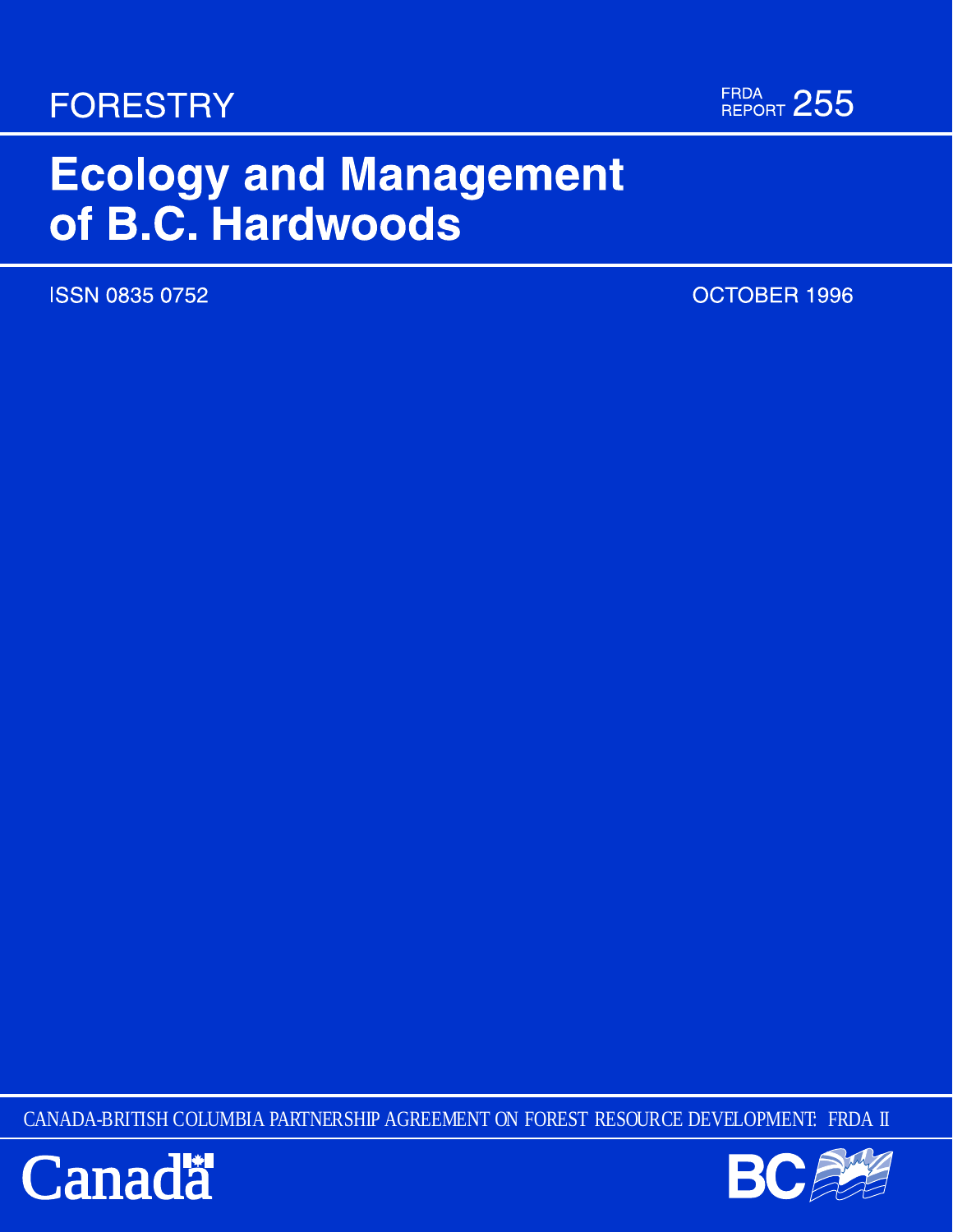# **Ecology and Management of B.C. Hardwoods**

*Workshop Proceedings December 1 and 2, 1993, Richmond, B.C.*

**Edited by Philip G. Comeau1 , George J. Harper1 , Marilyn E. Blache1 , Jacob O. Boateng2 , and Keith D. Thomas1**

1 B.C. Ministry of Forests, Research Branch, Victoria, B.C. 2 B.C. Ministry of Forests, Silviculture Practices Branch, Victoria, B.C.

> **October 1996 FRDA Report No. 255**

CANADA-BRITISH COLUMBIA PARTNERSHIP AGREEMENT ON FOREST RESOURCE DEVELOPMENT: FRDA II



Canad<sup>\*</sup>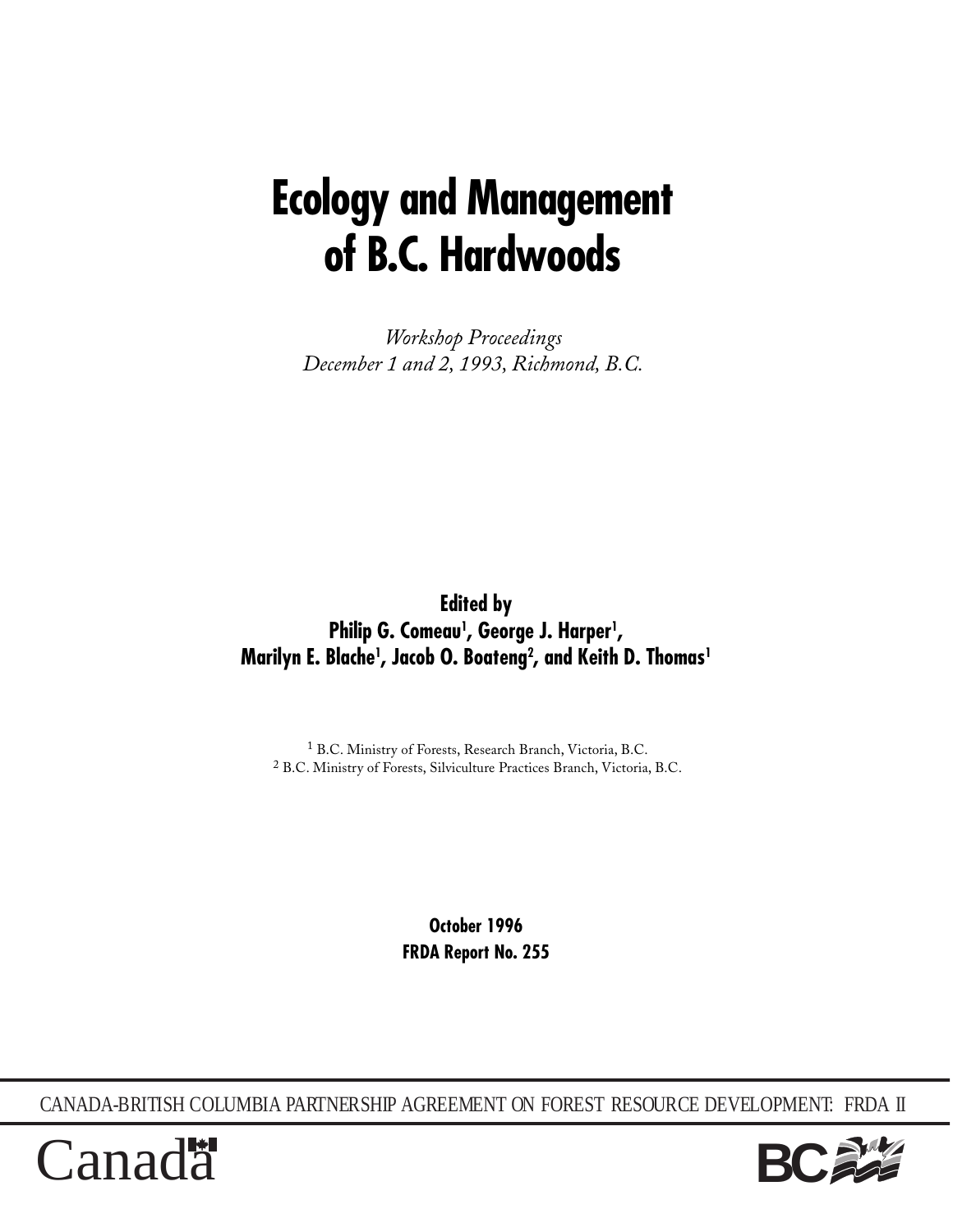The use of trade, firm, or corporation names in this publication is for the information and convenience of the reader. Such use does not constitute an official endorsement or approval by the Government of British Columbia or the Government of Canada of any product or service to the exclusion of any others that may also be suitable. Contents of this report are presented for discussion purposes only. Funding assistance does not imply endorsement of any statements or information contained herein by the Government of British Columbia or the Government of Canada.

Funding for this publication was provided by the Canada-British Columbia Partnership Agreement on Forest Resource Development: FRDA II — a five-year (1991–96) \$200 million program cost-shared equally by the federal and provincial governments.

#### **Canadian Cataloguing in Publication Data**

Main entry under title: Ecology and management of B.C. hardwoods

(FRDA report, ISSN 0835-0752 ; no. 255)

"Canada-British Columbia Partnership Agreement on Forest Resource Development: FRDA II." Co-published by B.C. Ministry of Forests. ISBN 0-7726-3048-8

1. Hardwoods – Ecology – British Columbia – Congresses. 2. Hardwoods – British Columbia – Management – Congresses. I. Comeau, P.G., 1954– II. Canadian Forest Service. III. Canada-British Columbia Partnership Agreement on Forest Resource Development: FRDA II. IV. British Columbia. Ministry of Forests. V. Title. VI Series.

SD397.H3E26 1996 634.972'09711 C96-960336-3

© 1996 Government of Canada Province of British Columbia

This is a joint publication of the Canadian Forest Service and the British Columbia Ministry of Forests.

For additional copies and/or further information about the Canada-British Columbia Partnership Agreement on Forest Resource Development: FRDA II, contact:

| <sub>or</sub> | B.C. Ministry of Forests |
|---------------|--------------------------|
|               | Research Branch          |
|               | 31 Bastion Square        |
|               | Victoria, B.C. V8W 3E7   |
|               | 250-387-6721             |
|               |                          |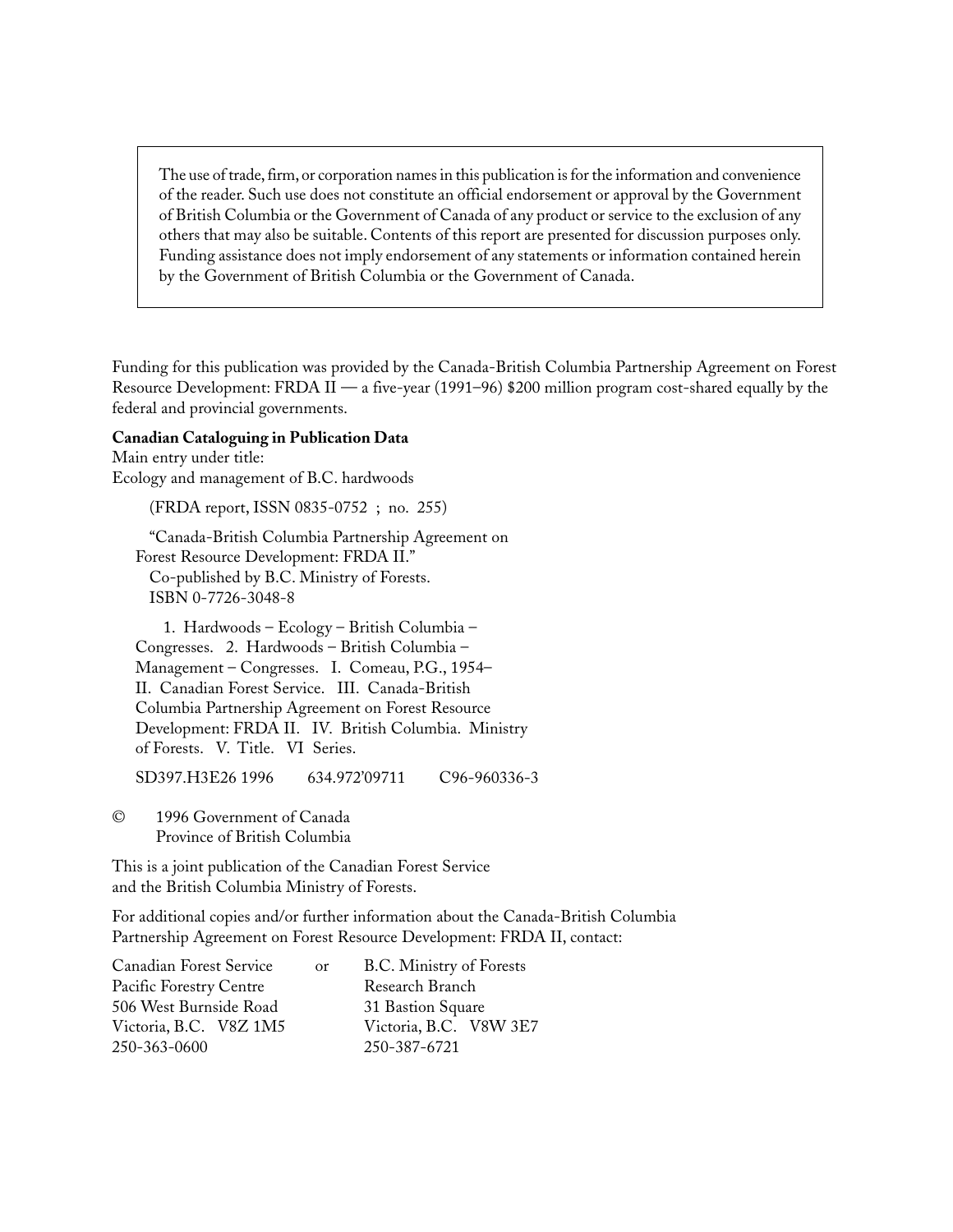# **Preface**

British Columbia has six major hardwood species: trembling aspen, paper birch, balsam poplar, black cottonwood, red alder, and bigleaf maple. Interest in utilization and management of British Columbia's broadleaved tree species (hardwoods) has grown substantially over the past decade. In B.C. broadleaved forests represent approximately 11% of the productive forest land base. Mixedwood forests, comprised of mixtures of conifers and broadleaves, represent approximately 35% of B.C.'s productive forest land base. In northeastern B.C. trembling aspen is being harvested for production of oriented stand board and pulp. In southwestern B.C. red alder is being harvested for sawlumber, with waste chips being used for pulp.

As markets develop for B.C. hardwood products interest in the management of hardwoods is expected to grow. In addition, broadleaves serve important ecological roles and contribute to biodiversity and to the productivity and sustainability of our forests.

This report contains summaries of papers and posters presented at a workshop held December 1 and 2, 1993 in Richmond, B.C. The purpose of the workshop was to provide field practitioners and researchers with opportunities to review and discuss the latest information on the ecology and management of British Columbia's broadleaf species.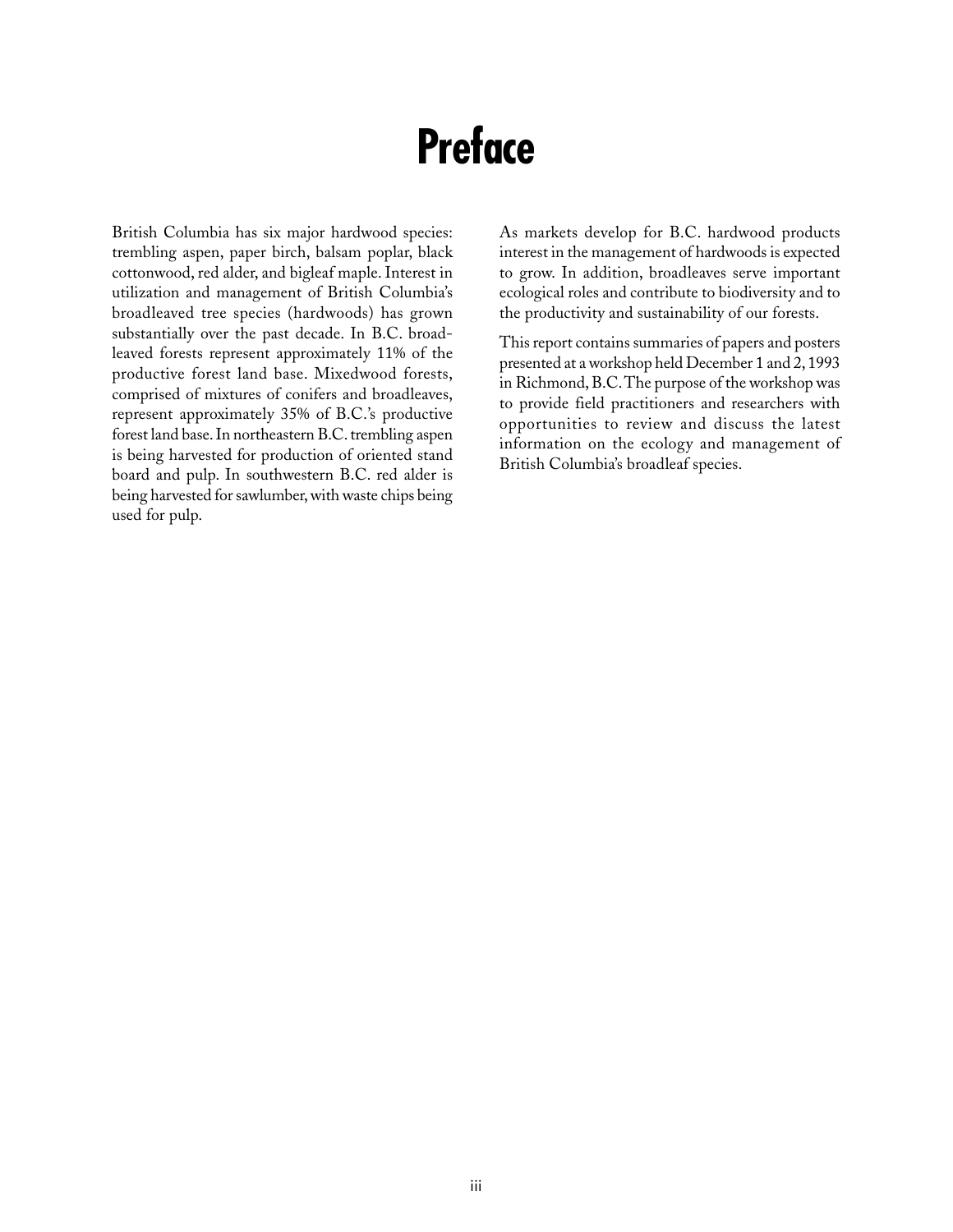# **Acknowledgements**

The workshop was sponsored by the Hardwood and Vegetation Management Technical Advisory Committee and was organized with the assistance of the UBC Forestry Continuing Studies Network. The editors express their sincere thanks to speakers who willingly agreed to make presentations and to prepare written manuscripts. We also gratefully acknowledge the several individuals who assisted with technical review comments of the manuscripts: Brenda Callan, Phil Comeau, Dave Coopersmith, Paul Courtin, George Harper, Dave Hibbs, Richard Kabzems, Dan Lousier, Teresa Newsome, Pasi Puttonen, Mel Scott, Alvin Yanchuk, and Cheng Ying.

Funding to support the workshop and for publication of these proceedings was provided by the Canada-British Columbia Partnership Agreement on Forest Resource Development (FRDA II).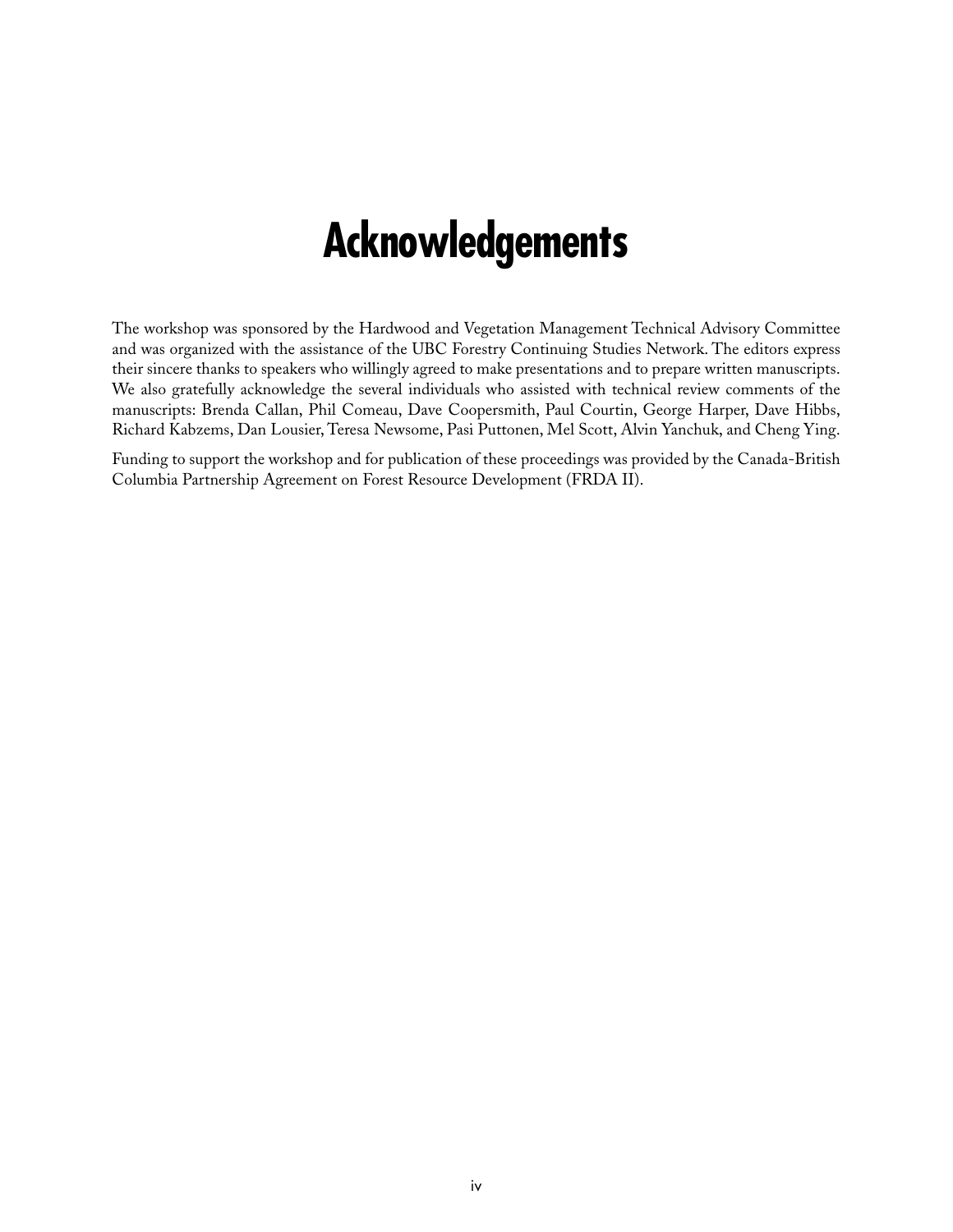# **Contents**

| <b>Hardwood Resources</b><br>$\mathbf{l}$ .                                                                     |    |
|-----------------------------------------------------------------------------------------------------------------|----|
| Hardwood Utilization and Supply in British Columbia                                                             |    |
| Hardwood Supply and Utilization in Oregon and Washington                                                        |    |
| Wildlife, Hardwoods, and Harvesting                                                                             |    |
| <b>II. Trembling Aspen</b>                                                                                      |    |
| Ecology and Silviculture of Trembling Aspen                                                                     |    |
| Sustained Aspen Productivity on Hardwood and Mixedwood Sites                                                    |    |
| Aspen Decay and Wood Utilization                                                                                |    |
| <b>Aspen and Poplar Diseases</b>                                                                                |    |
| Bird Diversity and Abundance in Aspen Forests in Northern B.C.                                                  |    |
| <b>III. Poplar and Cottonwood</b>                                                                               |    |
| The Nature of Nutrient Limitation in Black Cottonwood Stands in South Coastal British Columbia<br>D.S. McLennan | 89 |
| Evaluation and Testing of Hybrid Poplars in British Columbia                                                    |    |
| Management and Culture of Poplars by Scott Paper Limited                                                        |    |
| Management and Culture of Poplars by MacMillan Bloedel Limited                                                  |    |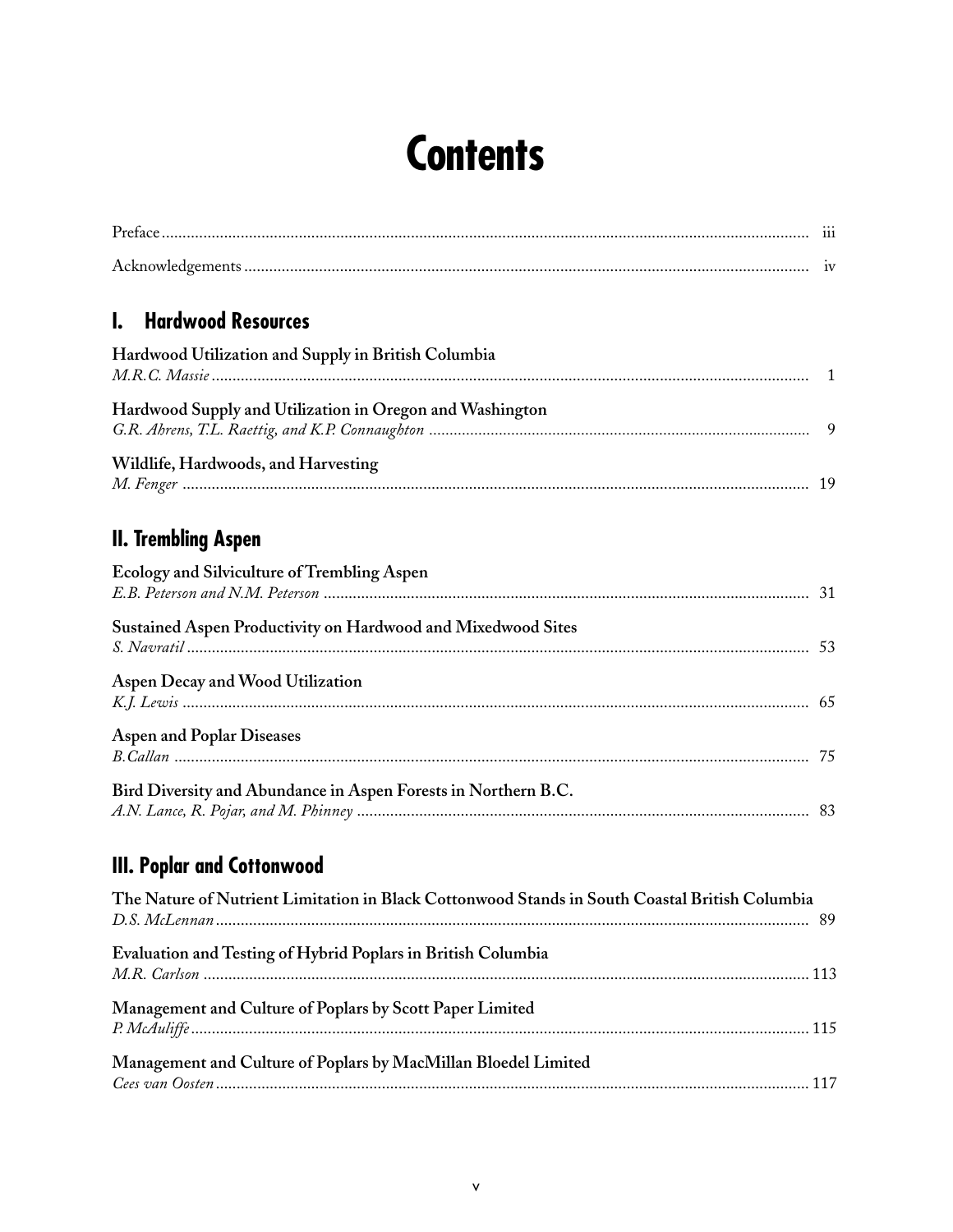# **IV. Red Alder**

| <b>Ecology of Red Alder</b>                                      |  |
|------------------------------------------------------------------|--|
|                                                                  |  |
| Silviculture in Red Alder Stands                                 |  |
|                                                                  |  |
|                                                                  |  |
| Decay and Wood Utilization Problems in Red Alder and Paper Birch |  |
|                                                                  |  |
| Genetic Variability and Performance of Red Alder                 |  |
|                                                                  |  |

# **V. Birch**

| Ecological and Silvicultural Characteristics of Paper Birch in the Southern Interior<br>of British Columbia |  |
|-------------------------------------------------------------------------------------------------------------|--|
| Should We Grow Mixtures of Paper Birch and Douglas-fir in the Interior Cedar–Hemlock Zone?                  |  |
| <b>Birch Management in Finland</b>                                                                          |  |

# **VI. The Future of Hardwoods**

| Hardwood Management Issues and the Future of Hardwoods in Northern British Columbia |  |
|-------------------------------------------------------------------------------------|--|
|                                                                                     |  |

# **VI. Posters**

| Utilizing Municipal Wastewater in the Short-rotation Intensive Culture of Hybrid Poplars<br>Near Vernon, British Columbia |  |
|---------------------------------------------------------------------------------------------------------------------------|--|
| Modelling Interactions Between Red Alder and Douglas-fir                                                                  |  |
| Genetic Variations in Ecophysiological Variables in Red Alder                                                             |  |
| Effect of Aspen Competition on Survival and Growth of Lodgepole Pine and White Spruce                                     |  |
| Underplanting Aspen Stands with White Spruce to Mimic Natural Mixedwoods<br>in the BWBSmw1                                |  |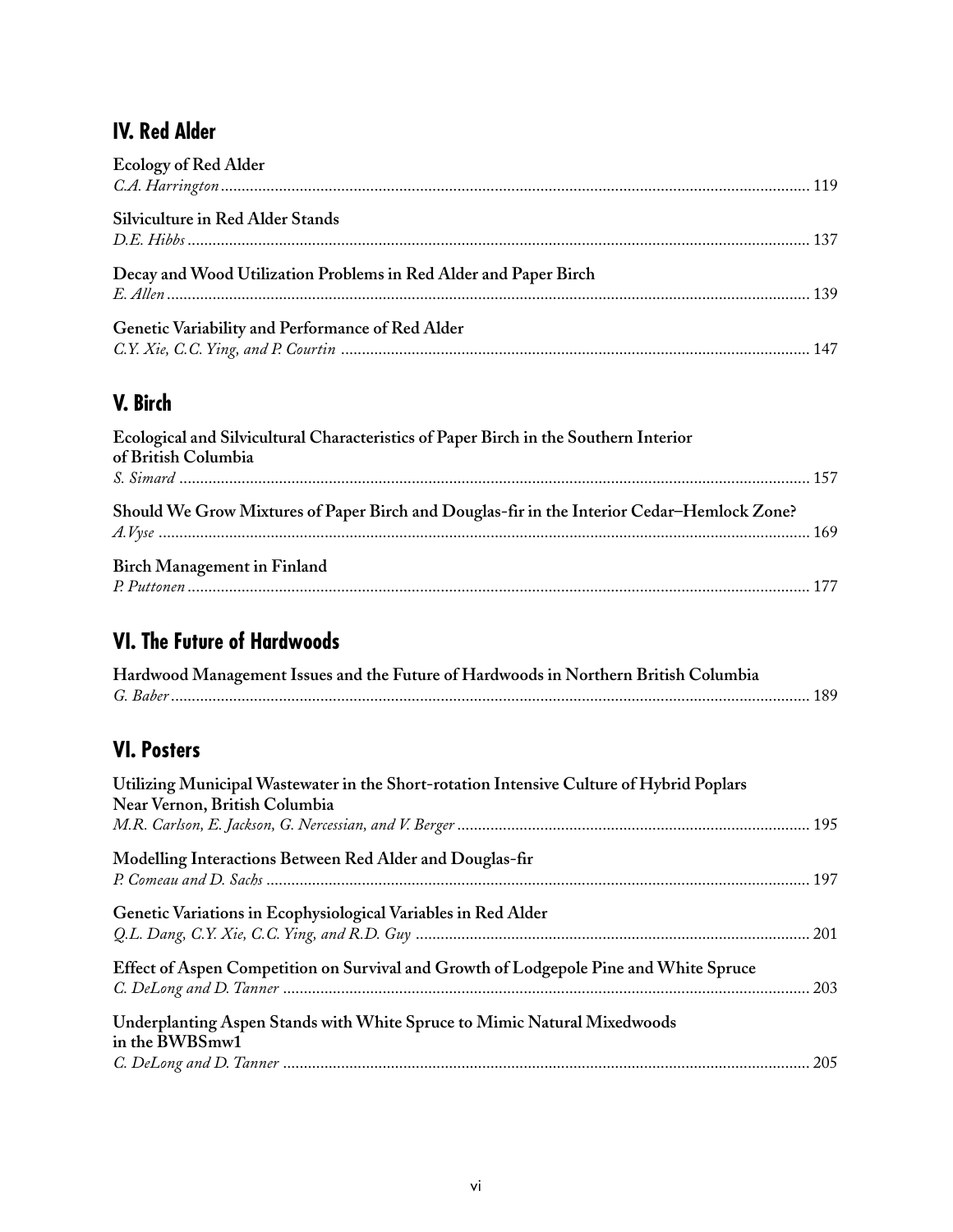| <b>Hardwood Silviculture Cooperative</b>                                                                                                          |  |
|---------------------------------------------------------------------------------------------------------------------------------------------------|--|
| Where Have All the Big Pores Gone? Impacts of Concentrated Heavy Equipment Traffic<br>on Aeration Porosity and Bulk Density in an Aspen Ecosystem |  |
| Comparison of Modeling Approaches for Managed Red Alder Stands                                                                                    |  |
| Garry Oak Recruitment on Vancouver Island                                                                                                         |  |
| Scott Paper Limited Hardwood Tree Farm License                                                                                                    |  |
| Vine Maple Clone Growth and Reproduction in Managed and Unmanaged Coastal<br><b>Oregon Douglas-fir Forests</b>                                    |  |
| Aspen Managers' Handbook for British Columbia                                                                                                     |  |
| Simulation of the Growth of Mixed Stands of Douglas-fir and Paper Birch Using the<br><b>FORECAST Model</b>                                        |  |
| Site Preparation and Hardwood Regeneration                                                                                                        |  |
| Vine Maple Gaps in Conifer Forests: Implications for Forest and Wildlife Management                                                               |  |
| A Greenhouse Method for Clonal Propagation of Aspen                                                                                               |  |
| Physiological Responses to Thinning in Paper Birch Stands in the ICH Zone of British Columbia                                                     |  |
| Aboveground Biomass and Nutrient Accumulation in Age Sequences of Paper Birch<br>in the Interior Cedar-Hemlock Zone, British Columbia             |  |
| <b>Aspen Management Information System</b>                                                                                                        |  |
| Optimum Nutrition of Populus Hybrids in SRIC Plantations in British Columbia                                                                      |  |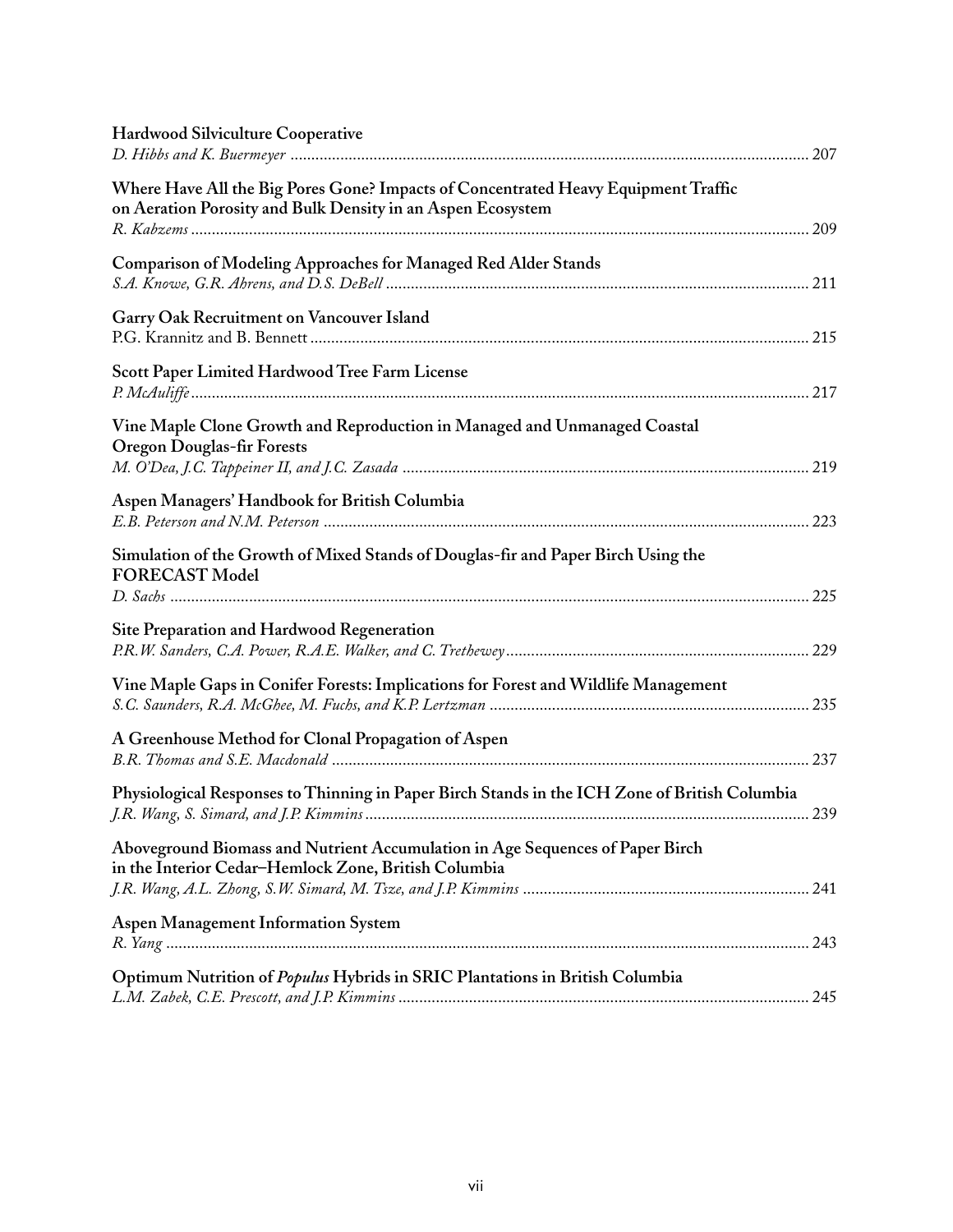# **Hardwood Utilization and Supply in British Columbia**

**Michael R.C. Massie** Nawitka Resource Consultants

# **Abstract**

An examination of British Columbia forest inventory on the basis of lead species (i.e., stands classified by the most prevalent species) indicates that there are varying concentrations of hardwoods throughout the province. These areas of concentration are estimated to be able to sustain a harvest of more than the current annual 2.0 million  $m<sup>3</sup>$ . How much more will depend on better inventory information, the degree of management to be applied (particularly with reference to the large number of overmature stands), and policies with respect to non-consumptive allocations, tenures, and harvesting. Both domestic and foreign markets for hardwood forest products have been improving over the last decade creating opportunities to increase the harvest of British Columbia hardwoods.

# **Introduction**

Most of the information in this paper was summarized from a recent report for the Ministry of Forests by Massie et al. 1992, which assessed the strategic importance of the hardwood resource.

In order to estimate supply and the potential for utilization in various geographic regions of the province, basic information was summarized from the statistics compiled for each Timber Supply Area (TSA) using the Provincial Summary Reporting System. The data were compiled on a lead species basis. This procedure allowed the identification of hardwoods and the location where utilization interest will likely focus. The magnitude of the utilization will depend not only on the "purity" factor for the hardwood stands but also on the hardwood component in stands where the lead species is coniferous.

# **Hardwoods in B.C.**

Table 1 summarizes available (March 1992) inventory data on the basis of lead hardwood species.<sup>1</sup> The table includes most, but not all, of the lands in B.C. where the lead species is a hardwood, and where harvesting can occur. It does not include hardwoods in stands where the lead species is coniferous. It is based on concentrations of hardwoods in Timber Supply Areas of the province; it does not estimate total hardwood volumes. The table indicates the number of hectares in the Timber Supply Areas (or groups of areas) that are predominantly hardwood, and the volumes on those areas in three age class groupings.

The volumes and areas are compiled on the basis of inventory type groups. Only those volumes and areas were compiled where the first or most prevalent species was a hardwood.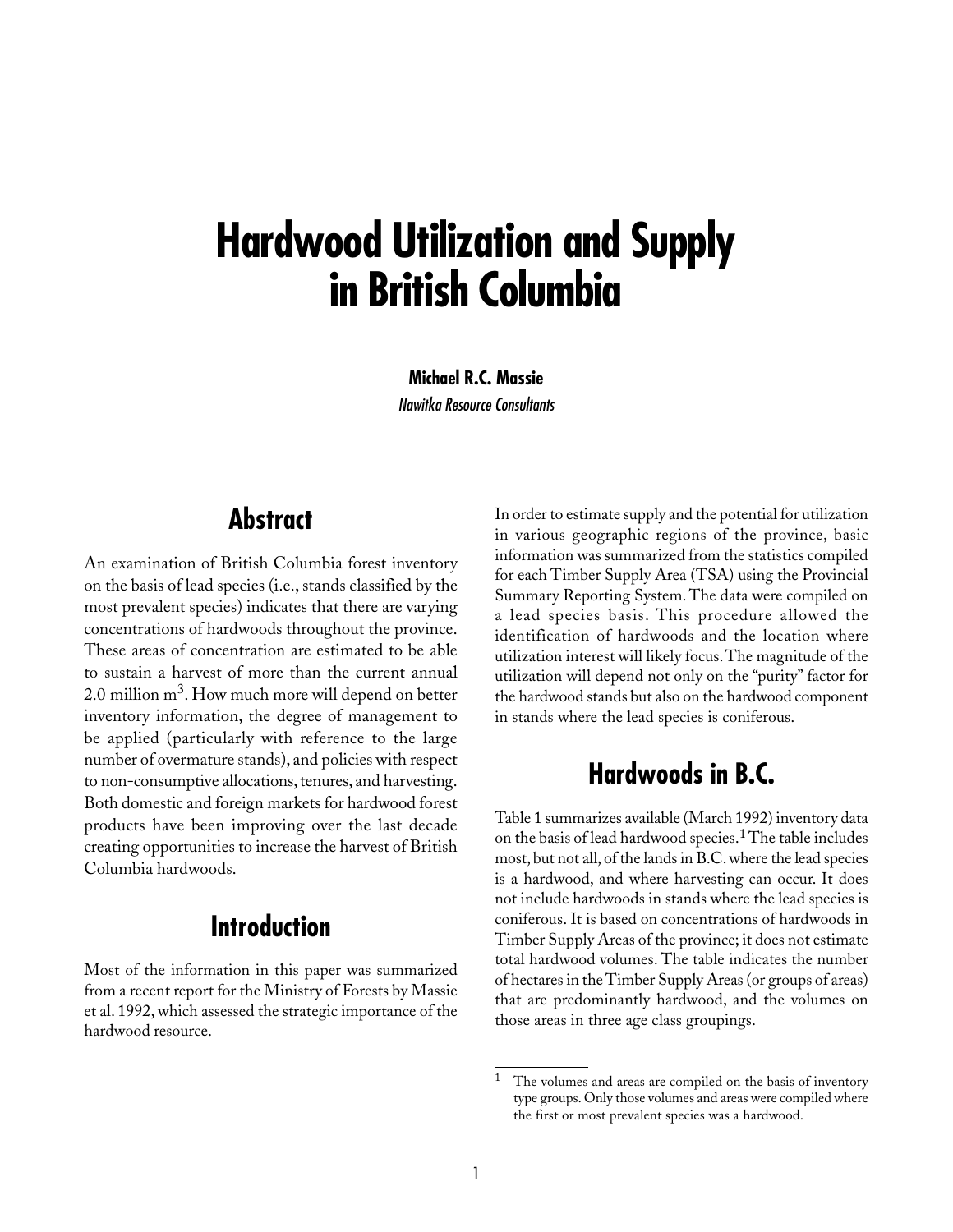|                  |                            | A. Cottonwood |        |             |
|------------------|----------------------------|---------------|--------|-------------|
|                  | Volume $(000 \text{ m}^3)$ |               |        |             |
| Regional area    | Area $(ha)^a$              | Near mature   | Mature | Over mature |
| Lower mainland   | 13 5 19                    | 1 3 0 2       | 202    | 177         |
| Mid mainland     | 6 5 1 6                    | 480           | 164    | 497         |
| Coast            | 20 035                     | 1782          | 366    | 674         |
| Northeast        | 160 260                    | 2671          | 16868  | 13 758      |
| North central    | 15 600                     | 118           | 444    | 1 1 8 6     |
| <b>Northwest</b> | 21 40 6                    | 85            | 729    | 2 3 3 6     |
| South central    | 8 1 0 0                    | 107           | 661    | 461         |
| Southeast        | 10 135                     | 231           | 879    | 314         |
| Interior         | 215 501                    | 3 2 1 2       | 19581  | 18 0 55     |

#### Table 1. Hardwood inventory in B.C. based on lead species analysis

Geographic area/Timber Supply Areas definition: Maturity/age definition:

| Lower mainland | Fraser, Soo, Sunshine Coast                |
|----------------|--------------------------------------------|
| Mid mainland   | Kingcome Mainland, Mid Coast               |
| Northeast      | Fort Nelson, Fort St. John, Dawson Creek   |
| North central  | Prince George, Mackenzie, Robson Valley    |
| Northwest      | Bulkley, Kalum, Lakes, Kispiox, Morice     |
| South central  | Merritt, Kamloops, Okanagan                |
| Southeast      | Arrow, Boundary, Kootenay Lakes, Cranbrook |
|                |                                            |

Near mature (coast) 41 to 80 years of age<br>Near mature (interior) 61 to 80 years of age Near mature (interior)<br>Mature Mature 81 to 120 years of age<br>Over mature 121 years of age or mo

121 years of age or more

<sup>a</sup> Good, Medium, and Poor site; not including low site.

| Regional area    | Area (ha) <sup>a</sup> | Near mature | Mature   | Over mature |
|------------------|------------------------|-------------|----------|-------------|
| <b>Northeast</b> | 2 183 811              | 28 277      | 173 762  | 46 812      |
| North central    | 569 414                | 11 014      | 28 3 8 4 | 7 0 5 3     |
| <b>Northwest</b> | 215 049                | 5 0 4 4     | 9 4 2 0  | 4 0 27      |
| Central          | 229 180                | 4 4 0 8     | 13 6 68  | 910         |
| South central    | 67 500                 | 2 1 7 0     | 3 3 4 2  | 209         |
| Interior         | 3 264 954              | 50 913      | 228 576  | 59 011      |

Geographic area/Timber Supply Areas definition: Maturity/age definition:

Northeast Fort Nelson, Fort St. John, Dawson Creek Near mature 61 to 80 years of age<br>North central Prince George, Mackenzie Mature Mature 81 to 120 years of age North central Prince George, Mackenzie Mature Mature 81 to 120 years of age<br>Northwest Bulkley, Kalum, Lakes, Kispiox, Morice Over mature 121 years of age or more Bulkley, Kalum, Lakes, Kispiox, Morice Central 100 Mile, Quesnel, Williams Lake, Robson Valley Kamloops, Okanagan

<sup>a</sup> Good, Medium, and Poor site; not including low site.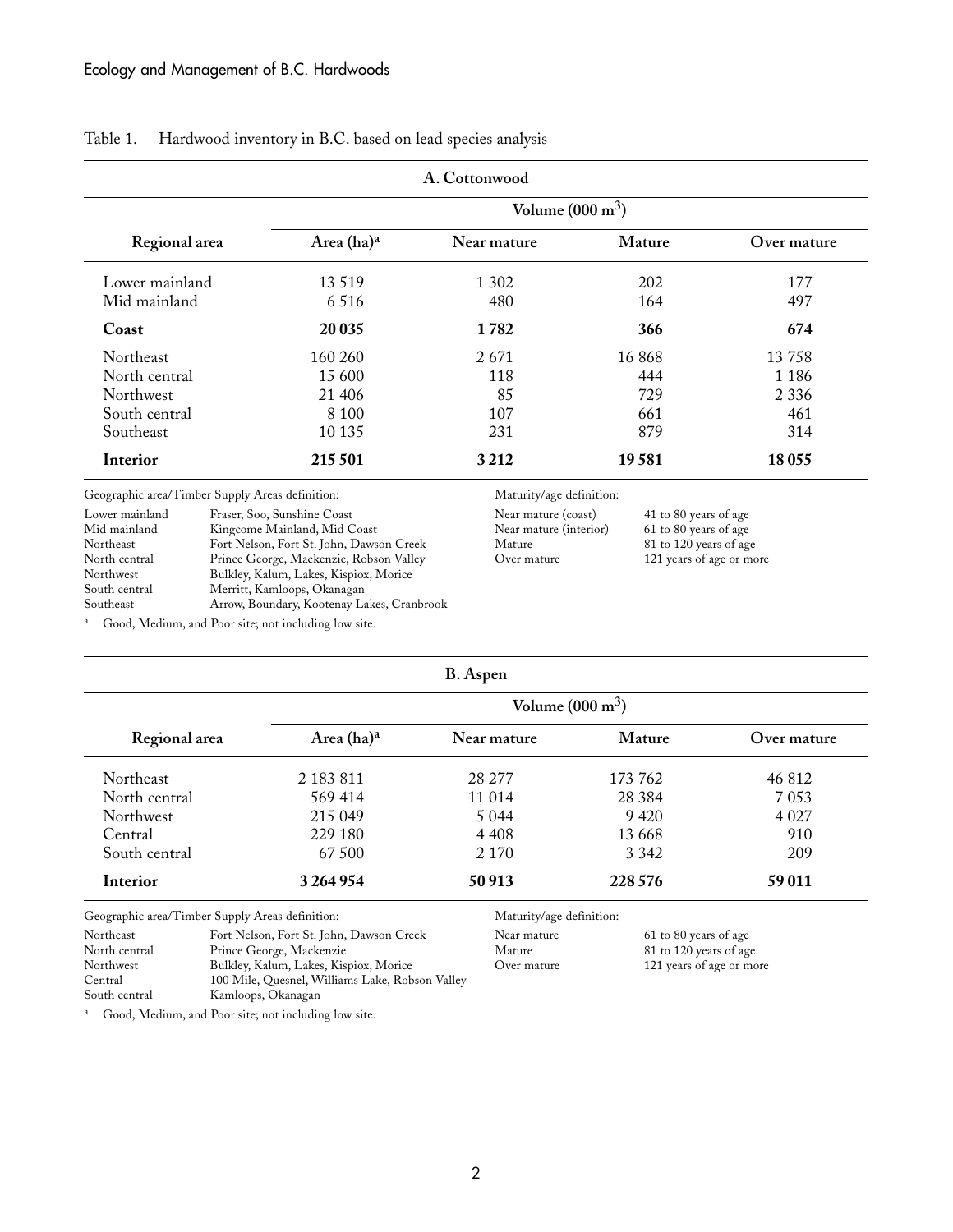| C. Paper birch              |                                                 |                            |                          |                          |             |  |
|-----------------------------|-------------------------------------------------|----------------------------|--------------------------|--------------------------|-------------|--|
|                             |                                                 | Volume $(000 \text{ m}^3)$ |                          |                          |             |  |
| Regional area               |                                                 | Area (ha) <sup>a</sup>     | Near mature              | Mature                   | Over mature |  |
| <b>Upper Fraser</b>         |                                                 | 8 0 25                     | 486                      | 40                       |             |  |
| Northeast                   |                                                 | 137 000b,c                 | 3 1 9 0                  | 6 1 7 8                  | 661         |  |
| North central               |                                                 | 22 3 8 5                   | 437                      | 912                      | 301         |  |
| Northwest                   |                                                 | 12 962                     | 476                      | 561                      | 113         |  |
| Central                     |                                                 | 34 4 85                    | 1 1 1 1                  | 2 4 0 1                  | 104         |  |
| South central               |                                                 | 37 265                     | 971                      | 1 903                    | 173         |  |
| <b>Total</b>                |                                                 | 115 122                    | 6671                     | 11995                    | 1353        |  |
|                             | Geographic area/Timber Supply Areas definition: |                            | Maturity/age definition: |                          |             |  |
| Upper Fraser<br>Fraser, Soo |                                                 | Near mature                | 41 to 80 years of age    |                          |             |  |
| Northeast                   | Fort Nelson, Fort St. John                      |                            | Mature                   | 81 to 120 years of age   |             |  |
| North central               | Prince George, Mackenzie                        |                            | Over mature              | 121 years of age or more |             |  |
| Northwest                   | Kalum, Kispiox                                  |                            |                          |                          |             |  |

Central Quesnel, Williams Lake, 100 Mile, Robson Valley, Kamloops

South central Okanagan, Revelstoke, Arrow, Kootenay Lakes

a Good, Medium, and Poor site; not including low site.

b In the northeast of the province paper birch would also include Alaska birch.

c In the Dawson Creek TSA the data were not adequate to report on birch on private farm land. On public land only 4515 hectares were reported with birch as the predominant species.

| D. Coast alder                     |                            |             |               |             |  |
|------------------------------------|----------------------------|-------------|---------------|-------------|--|
|                                    | Volume $(000 \text{ m}^3)$ |             |               |             |  |
| Regional area                      | Area $(ha)^a$              | Near mature | <b>Mature</b> | Over mature |  |
| Lower mainland<br>Mid mainland and | 77 156                     | 15 168      | 2881          | 123         |  |
| North Vanc. Island                 | 25 980                     | 4 3 1 5     | 467           | 45          |  |
| South Vanc. Island                 | 36 329                     | 9 0 3 7     | 317           | 0           |  |
| Coast                              | 139 465                    | 28 5 20     | 3665          | 168         |  |

Geographic area/Timber Supply Areas definition: Maturity/age definition:

| Lower mainland    | Fraser, Soo, Sunshine Coast |
|-------------------|-----------------------------|
| Mid mainland and  |                             |
| North Vanc Island | Kingcome, Mid Coast         |
| South Vanc Island | Arrowsmith, Strathcona      |

Near mature 41 to 80 years of age<br>Mature 41 to 120 years of age<br>Mature 61 20 years of age Mature 81 to 120 years of age<br>Over mature 121 years of age or mo

121 years of age or more

<sup>a</sup> Good, Medium, and Poor site; not including low site.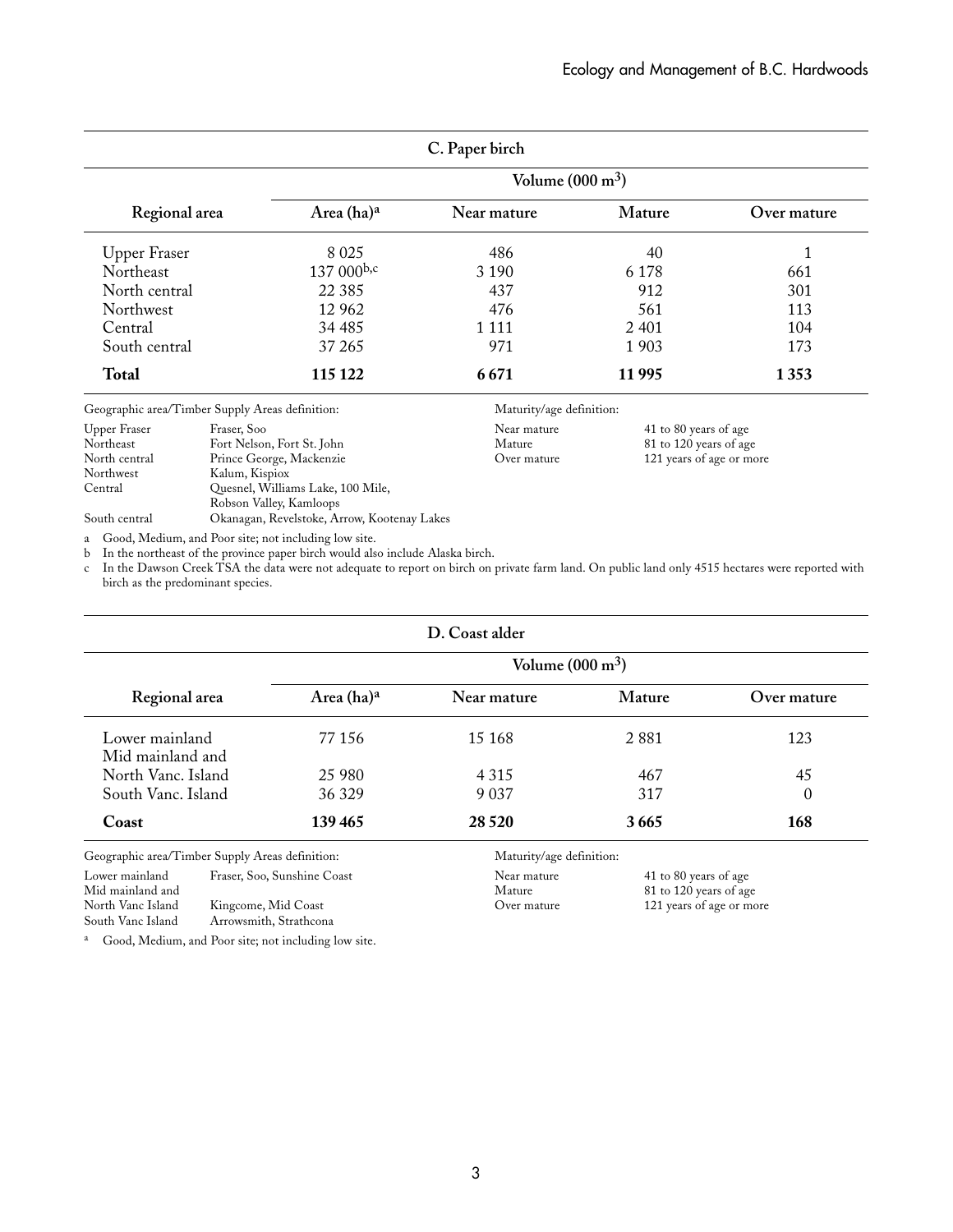|                                                                                              |  |                                      | E. Coast big leaf maple                                                     |            |             |
|----------------------------------------------------------------------------------------------|--|--------------------------------------|-----------------------------------------------------------------------------|------------|-------------|
|                                                                                              |  |                                      | Volume $(000 \text{ m}^3)$                                                  |            |             |
| Regional area                                                                                |  | Area $(ha)^a$                        | Near mature                                                                 | Mature     | Over mature |
| Lower mainland<br>South Vanc. Island                                                         |  | 14 131<br>1 0 3 3                    | 2 8 4 2<br>338                                                              | 1626<br>65 | 67<br>10    |
| Coast                                                                                        |  | 15 164                               | 3 1 8 0                                                                     | 1691       | 77          |
| Geographic area/Timber Supply dreas Definition:                                              |  |                                      | Maturity/age definition:                                                    |            |             |
| Lower Mainland<br>Fraser, Soo, Sunshine Coast<br>South Vanc Island<br>Arrowsmith, Strathcona |  | Near mature<br>Mature<br>Over mature | 41 to 80 years of age<br>81 to 120 years of age<br>121 years of age or more |            |             |

<sup>a</sup> Good, Medium, and Poor site; not including low site.

Source: Ministry of Forests, Inventory Branch, Provincial Summary Reporting System, Compilation Reference No. PSR12APJ, March 2, 1992. Ministry of Forests, Timber Harvesting Branch, Timber Tenures Section, Tree Farm Licence Area Summary (Including Deciduous), February 11, 1992. Ministry of Forests, Timber Harvesting Branch, Management and Working Plans for Selected TFLs, various dates, 1988–1992.

Over-mature (121 years of age or more) is intended to indicate where the resource is largely past its prime with respect to forest products manufacturing. Utilization is expected to be very limited in these stands and long-term utilization for forest products will be dependent on conversion to new stands. Mature (81–120 years of age) is intended to denote a potential for some near-term utilization, as these stands are rapidly deteriorating in quality. Utilization of these stands will require attention to waste management.

Near mature (41–80 or 61–80 years of age, depending on species) is intended to indicate the potential for forest products utilization over the next several decades. These younger, higher-quality stands will become the main resource supporting forest products manufacturinn^ Appropriate forest management strategies should be developed for both consumptive and, where appropriate, non-consumptive use of these lands.

### **Coast Cottonwood**

Coast cottonwood occurs on the mainland on good and medium sites from the Mid-Coast to the Fraser TSA. About two-thirds of the volumes reported are in the near mature class. The opportunities for management and utilization appear excellent. Volumes for utilization can likely be expected to be assembled by water transport in most cases, as large areas of concentration do not exist. Some specified areas involving the floodplains of major rivers could be dedicated to intensive cottonwood management, but the opportunities appear to be limited in both size and number.

### **Interior Cottonwood**

The largest concentrations of Interior cottonwood are found in the northeast of the province on medium and poor sites, and most of the volume is mature or overmature. A much lower, but still significant, concentration can be found in the northwest of the province in the Bulkley, Kalum, and Kispiox TSAs on medium and good sites. This timber is largely over-mature.

### **Aspen**

Aspen is the major B.C. hardwood species and the major concentrations are in the Northern Interior. The Fort Nelson, Fort St. John, and Dawson Creek TSAs have by far the largest areas and volumes where this species dominates. Most of the sites are classified as poor or medium, and most of the volume is classified as either mature or over-mature. Strategic planning for long-term management and utilization will be difficult because of the age class imbalance.

Significant areas of concentration also exist in the northwest, the north central, and the central and south central areas of the Interior. Again, the sites are almost evenly divided between medium and poor. The age class distribution of these stands, however, is considerably better, and some 25% of the reported volumes are in the nearmature or 61–80 year age class.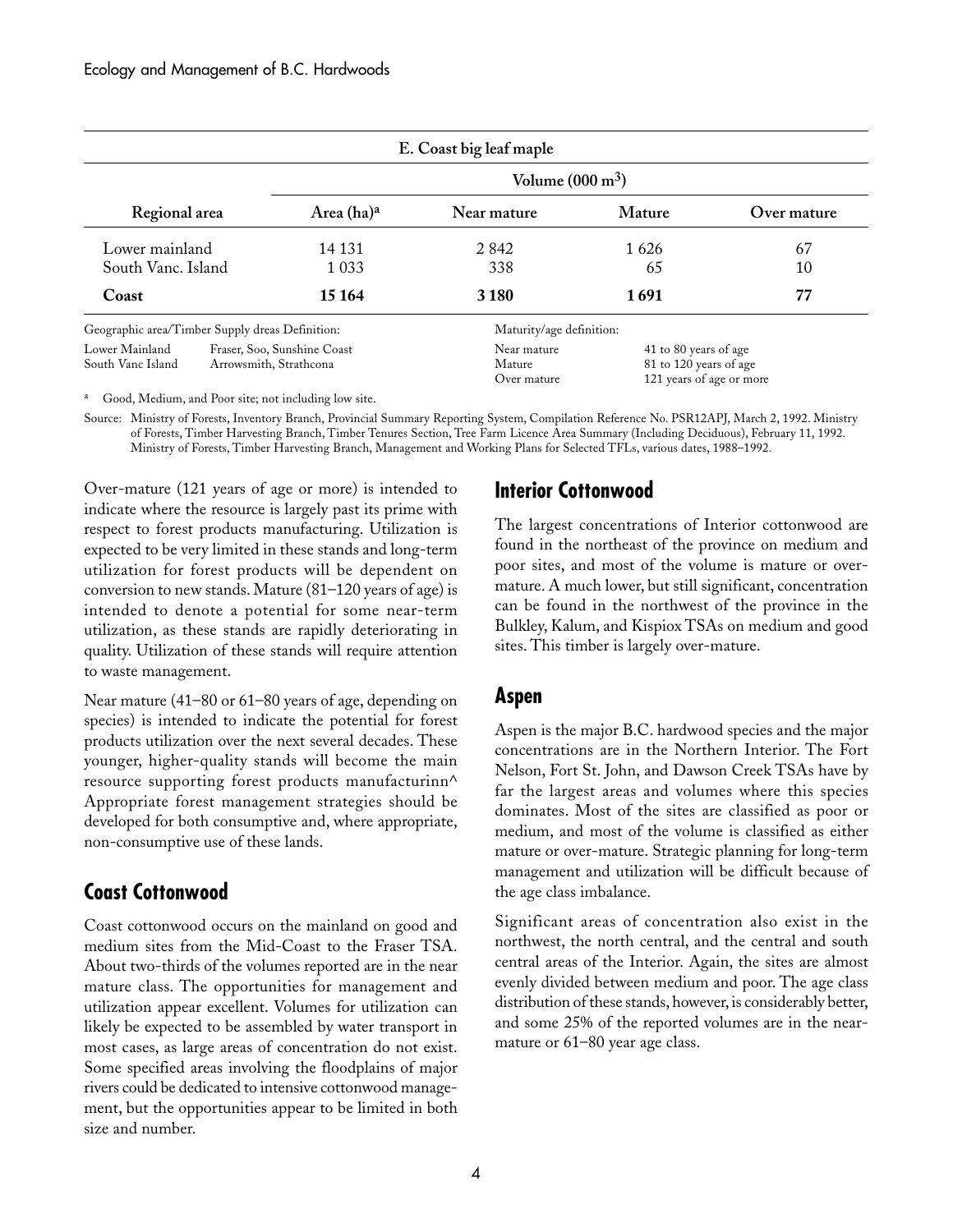#### **Paper Birch**

The largest concentration of paper birch is found in the northeast of the province, particularly in the Fort Nelson TSA. Much lower concentrations are found in the central and south central areas of the province. In the northeast most sites are poor, while in the central and south central areas of the province most of the sites are medium. About two-thirds of the volumes reported are mature or overmature.

#### **Coast Alder**

There are significant concentrations of alder along the B.C. coast from the Mid-Coast TSA south to the Fraser TSA. The majority of these concentrations are on good and medium sites. Most of the volumes reported are in the 41–80 year age class (near mature). Given the combination of medium site and relatively large volumes of just maturing timber, the potential for utilization and management based on strategic planning appear to be excellent. Initial attention might be focused on the Sunshine Coast area, which has both the largest mature and immature volumes.

#### **Coast Maple**

Coast maple is concentrated in the Fraser TSA and to a lesser extent in the Sunshine Coast TSA. Similar to alder, most of the stands are on good and medium sites. In the Fraser TSA most of the volume is in the near mature class, while the smaller Sunshine Coast volume is largely mature. Although a much smaller resource (than alder) there appears to be a good opportunity for utilization in the Fraser TSA.

# **Supply and Utilization**

Table 2 compares estimated current utilization with an estimated annual harvest for 20 years based on concentrations of hardwoods. The 20-year annual harvest figures were calculated on the basis of a 50% availability rate using only mature and near mature inventory volumes. The primary intent of the table is to compare a conservatively estimated level of sustainable use of the resource with current forest products utilization.

| Region<br>and species | Estimated 20-year Estimated current<br>$(000 \text{ m}^3)$ | annual harvest utilization (1992)<br>$(000 \text{ m}^3)$ |
|-----------------------|------------------------------------------------------------|----------------------------------------------------------|
| Coast                 |                                                            |                                                          |
| Maple                 | 80                                                         | 5                                                        |
| Alder                 | 448                                                        | 425                                                      |
| Cottonwood            | 31                                                         | 156                                                      |
| Birch                 | 7                                                          | 2                                                        |
| <b>Total coast</b>    | 566                                                        | 588                                                      |
| Interior              |                                                            |                                                          |
| Birch                 | 317                                                        | 20                                                       |
| Cottonwood            | 490                                                        | 185                                                      |
| Aspen                 | 5616                                                       | 1 250                                                    |
| <b>Total interior</b> | 6 423                                                      | 1455                                                     |
| <b>Total province</b> | 6 989                                                      | 2043                                                     |

Table 2. Estimated annual utilization potential by species

Source: Annual Harvest – Derived on the basis of the lead species inventory and the following calculations:

> One half the mature volume divided by 20; plus one-fortieth of the near mature volume for Interior aspen and cottonwood, and one-eightieth for all other species if the near mature volume exceeds the mature volume.

> Current Utilization – Estimated on the basis of Simons Strategic Services Division (1991) updated to 1992 on the basis of Nawitka Resource Consultants, Victoria, and R.J. Hyslop and Associates, Vancouver, file information.

Based on this very limited analysis, utilization of cottonwood and alder on the coast are at fairly high levels relative to the volumes that are estimated to be available from lead species stands. Further utilization of these species may not be prudent until better inventory information is available, as well as estimates of the volumes of these species that are harvested annually in conjunction with the softwood harvest. In the case of cottonwood, pulpwood plantations should be considered separately. Intensive management and harvesting in these stands does not, in general, affect the use or sustainability of cottonwood in natural stands.

In the Interior, current levels of utilization are well below estimated annual harvest potentials for lead species lands. In the case of aspen, large utilization commitments have been made or are pending in the Dawson Creek, Fort St. John, and 100 Mile House TSAs. There is also interest in large commitments in the western part of the Prince George TSA, and the Lakes and Morice TSAs.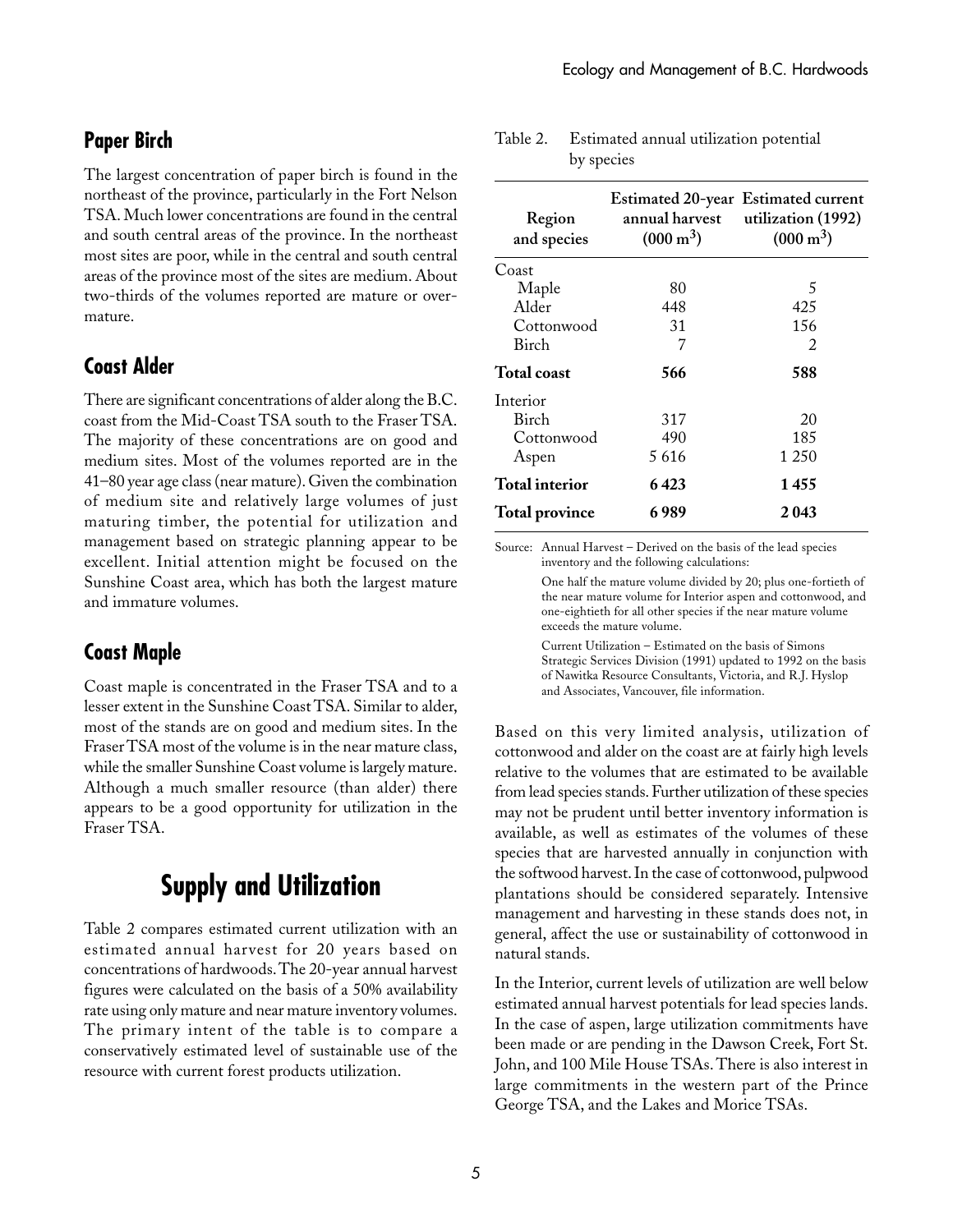# **Products and Markets**

A variety of products can be manufactured from B.C. hardwoods for both domestic and foreign markets. Current products and markets, or those expected to develop in the next few years, are shown in Table 3. This overview is somewhat simplistic in that secondary manufacturing and remanufacturing are not presented in detail. The main purpose of the table is to indicate the major product, if not the primary product, to be derived from the timber. A good potential exists for paper birch and maple veneers or plywood in the U.S. and Pacific Rim markets. Also, provided that a large enough annual supply is available from a geographic area where the supply is concentrated, there is a potential for a small birch pulpmill.

| Table 3. | Products and markets, short term |  |  |  |  |
|----------|----------------------------------|--|--|--|--|
|----------|----------------------------------|--|--|--|--|

| Species                  | Products                                                         | Markets                                                                                   |
|--------------------------|------------------------------------------------------------------|-------------------------------------------------------------------------------------------|
| Paper birch              | veneer<br>minor lumber<br>minor specialty<br>pulp chips possible | U.S., Pacific Rim<br>Domestic<br>Domestic<br>Domestic, U.S.                               |
| Maple                    | veneer<br>minor lumber<br>minor specialty                        | U.S., Pacific Rim<br>Domestic, U.S.<br>Domestic                                           |
| Alder                    | quality lumber<br>common lumber<br>pulp chips                    | U.S., Pacific Rim,<br>Europe<br>Domestic<br>U.S., Pacific Rim                             |
| Cottonwood<br>(Coast)    | logs<br>veneer<br>pulp chips<br>pulp                             | S. Korea, China,<br>Japan<br>Domestic, U.S.<br>Domestic, Pacific<br>Rim, U.S.<br>Domestic |
| Cottonwood<br>(Interior) | waferboard (OSB)<br>veneer and plywood Domestic, U.S.            | Domestic, U.S.                                                                            |
| Aspen                    | waferboard (OSB)<br>pulp<br>minor specialty                      | Domestic, U.S.<br>Domestic and<br>Foreign<br>Domestic and<br>Foreign                      |
|                          | hog fuel                                                         | Domestic                                                                                  |

Source: Estimated on the basis of file information from Nawitka Resource Consultants, Victoria, and R.J. Hyslop and Associates, Vancouver.

There is a demand for quality alder lumber in the U.S., Europe and the Pacific Rim. Alder pulp chips can be sold to the U.S. and Japan, but demand tends to be intermittent. Currently, the use of alder on the B.C. coast for pulp does not appear to be attractive.

The outlook for coast cottonwood is good. Although intermittent, there is a strengthening demand for logs and pulp chips in Pacific Rim markets. A good market for cottonwood veneer exists in the United States. Scott Paper Ltd. in New Westminster uses and purchases cottonwood bolts and chips for the domestic manufacture of pulp and, additionally, blended tissue products. Their specifications favour young, fast-grown cottonwood with a high degree of brightness. Interior cottonwood (largely balsam poplar) is widely used for veneer and as core stock in plywood, particularly for interior applications and furniture. This market is somewhat limited in Canada but is relatively large in the U.S. Cottonwood can be used for waferboard (oriented strand-board) but preference has been given to aspen where that is available. In British Columbia aspen is used for waferboard and pulp. There are both large domestic and foreign markets for these products, but they are very competitive.

## **Factors Limiting Supply**

The supply of hardwoods in B.C. for use in manufacturing forest products will depend on such factors as shown in Table 4, not the least of which is better inventory-related information. Definition of a sustainable harvest will require better knowledge of the resource on uncommitted Crown lands, committed Crown lands, and private lands. Three areas of information are vital to improve these land-related statistics:

- 1. the degree of mix or purity with respect to conifers;
- 2. the age of the stands in narrow age classes; and
- 3. updated statistics on land in various other classifications that may be adequately stocked to hardwoods and hence warrant a hardwoods classification.

In the longer term, sustainable production for forest products will depend on how much land is retained in ownerships upon which harvesting can occur. Within this framework, policies with respect to non-consumptive uses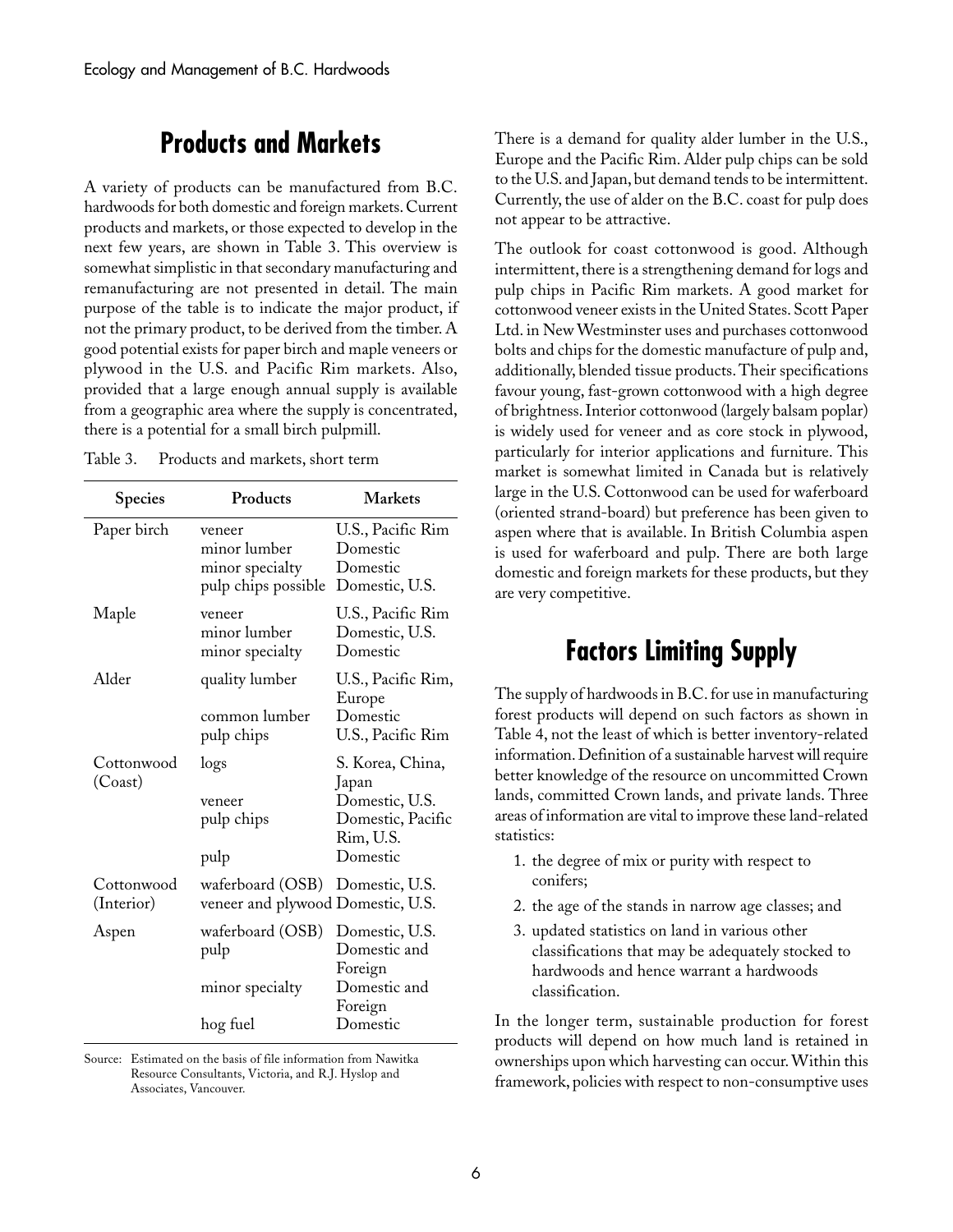Table 4. Factors influencing future supply

#### **Inventory related**

- TFL statistics needed
- mixed wood component reporting
- new immature, mature and overmature definition
- updated reversion and NSR, NCBr<sup>a</sup>

#### **Harvesting restriction and loss**

- deletion of land from provincial forests
	- no harvesting
	- harvesting (regulation change)
- environmental protection (minor to major)
- non consumptive (minor to major)

#### **Forest management**

- intensity of management and cultivation
- professional and technical training
- research

#### **Policy**

- allocation and tenure arrangements
- excessive mature and over mature stands
- mixed stand logging and regeneration
- quality, log grades and waste definition
- stumpage rates

NSR = not satisfactorily restocked NCBr = non-commercial brush

and environmental protection will further limit annual harvesting. Hardwood ecology and multiple use are discussed in the main report (Massie et al. 1992). The scope of this paper was directed at consumptive uses. Hardwoods, in general, are fast growing and respond quickly to intensive management. The degree of management applied will affect future supply. A higher level of hardwood management in B.C. will, however, require both increased research as well as increased professional and technical training in the forestry community, which to date has been largely concerned with coniferous management. New policies will be required to deal with hardwoods. These will include refined allocation and tenure arrangements, addressing the over-mature stands problem, the creation of new guidelines for mixed stand logging and regeneration, and, finally, attention to product definition in terms of specifications for hardwood timber products.

# **Reference**

Massie, M.R.C., E.B. Peterson, N.M. Peterson, and K.A. Enns. 1994. An assessment of the strategic importance of the hardwood resource in British Columbia. B.C. Ministry of Forests and Forestry Canada, Victoria, B.C. FRDA Report 221. 206 p.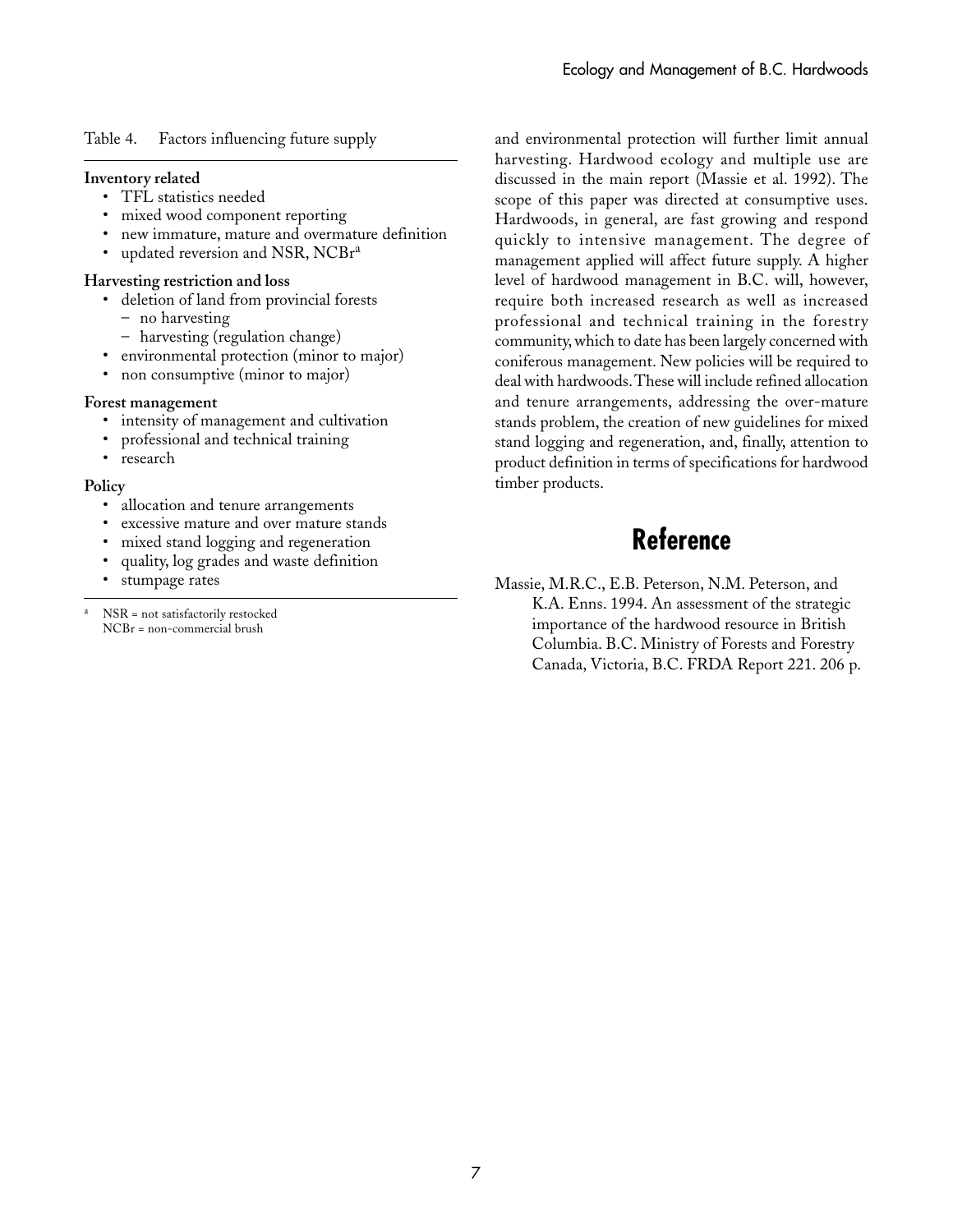# **Hardwood Supply and Utilization in Oregon and Washington**

#### **Glenn R. Ahrens**

Oregon State University Forest Science Department

#### **Terry L. Raettig**

USDA Forest Service Pacific Northwest Research Station

#### **Kent P. Connaughton**

USDA Forest Service Pacific Northwest Research Station

# **Abstract**

Current estimates (1991) of hardwood inventory in Oregon and Washington show about 36 billion board feet of sawtimber, comprising about 10% of the total softwood and hardwood inventory. Over two-thirds of the hardwood is red alder. Sixty-eight percent of the hardwood resource is privately owned. The annual harvest of hardwoods is about 600 million board feet, 90% of this coming from private lands. This harvest directly supports about 7000 jobs in a stable or expanding hardwood industry.

The industry is rapidly approaching full utilization of the alder resource. Recent estimates (1991) for alder growing stock in Washington show annual removals of 136 million cubic feet  $(3.8 \text{ million m}^3)$ , exceeding the annual growth of 97.4 million  $\text{ft}^3$  (2.76 million m<sup>3</sup>). Also, a significant portion of the hardwood resource is

not available for utilization due to regulations or management policies. Thus there are serious concerns about future supplies and the sustainable level of harvest.

The current high level of hardwood supply is a legacy of past forestry practices. Modern forestry practices effectively favour conifers on intensively managed lands. The large hardwood component on non-industrial private ownerships will probably be maintained by current practices. Overall, a reduced supply of hardwood in the future is already indicated for Washington by decreases in the acreage of pole-sized hardwood types from about 820 000 to 400 000 acres (340 250 to 165␣ 975 ha) over a 10-year period (1979–1989).

Hardwoods are managed on only about 1% of the landscape, but efforts to manage hardwoods are increasing, particularly on ownerships associated with the hardwood industry. Increasing research is focused on regeneration and stand management of hardwoods.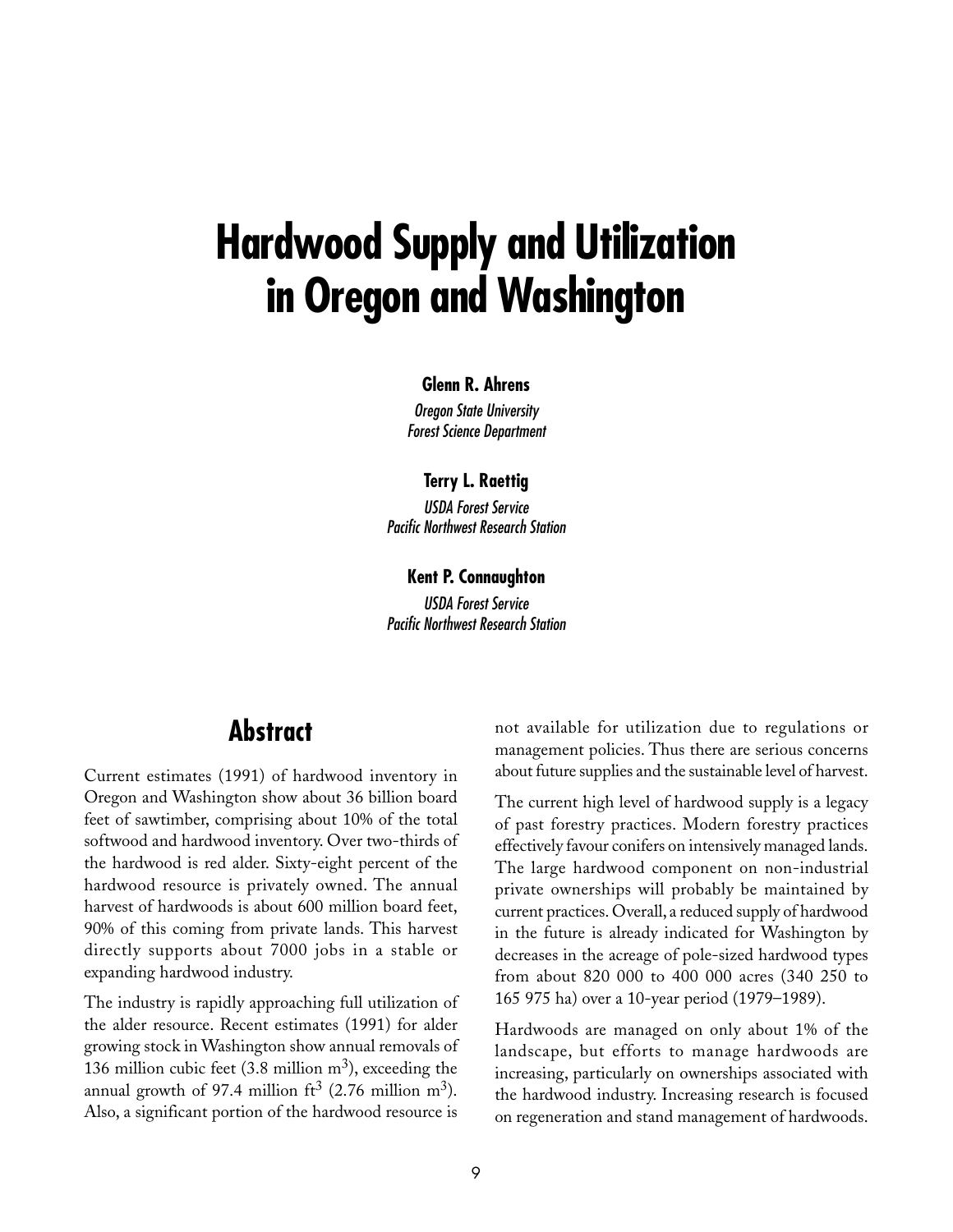Management and harvesting behaviour on nonindustrial forests will be very important in determining the future hardwood resource.

# **Introduction**

In a region dominated by conifers, hardwoods have historically played a minor role in the timber economy of Oregon and Washington. However, the hardwood component of Northwest forests has increased greatly since the 1920s due to low rates of utilization and due to forest practices that produced abundant hardwood regeneration. A substantial hardwood industry has become established and there is great interest in new or expanded industries based on hardwood resources.

With this interest in increasing utilization, resource biologists and representatives of the hardwood industry have expressed major concerns about the future of the hardwood resource. Harvest or removal of hardwoods continues to increase but there appears to be little planning or management for sustainable hardwood resources; there is much planning and management to favour conifers and reduce the abundance of hardwoods.

This paper summarizes the major results of the report: "Hardwood supply in the Pacific Northwest: a policy perspective," (Raettig et al. 1995). The goals of this paper are to: 1) describe important attributes of current hardwood supply and utilization; 2) identify and discuss key aspects of forest practices that will determine future supplies; and 3) make recommendations for policies and practices to promote sustainable hardwood resources and industries.

# **Hardwood Timber**

The most current estimates (1991) of hardwood inventory in Oregon and Washington show about 36 billion board feet of sawtimber or 11.9 (337 million  $m<sup>3</sup>$ ) of growing stock. Hardwoods comprise about 10% of the total softwood and hardwood timber inventory (Figure 1). Red alder (*Alnus rubra* Bong.) is by far the most important hardwood species, comprising almost two-thirds of the hardwood growing stock and sawtimber volume in the region (Figure 2). Bigleaf maple (*Acer macrophyllum*) and black cottonwood (*Populus trichocarpa*) are the next most abundant species by volume and together with red alder account for 87% of the total volume of hardwood species.



Figure

1.Hardwood sawtimber and growing stock inventory volumes for western Oregon and Washington. Washington data are from McLean et al. 1992 and estimates are as of January 1, 1991. Oregon data are from Gedney et al. 1986a, Gedney et al. 1986b, and Gedney et al. 1987; estimates are as of January 1, 1987.



Figure 2. Percent distribution of hardwood volume by species in western Oregon and Washington. Source of data as in Figure 1.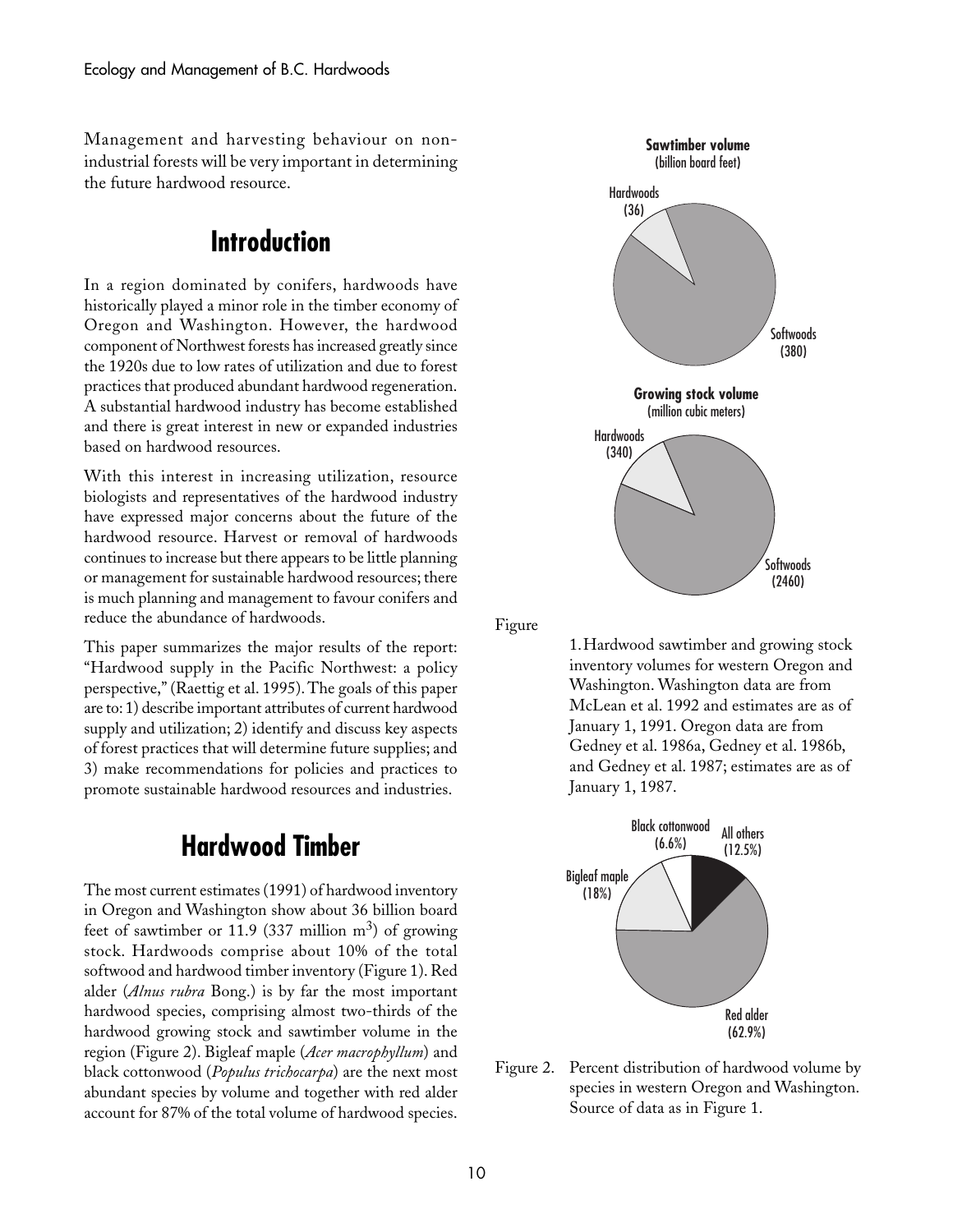The balance of the volume is accounted for by species such as tanoak (*Lithocarpus densiflorus*), madrone (*Arbutus menziesii*), Oregon white oak (*Quercus garryana*), and chinkapin (*Castanopsis chrysophyla*), which are locally important, particularly in southwestern Oregon.

### **Ownership**

About 70% of the hardwood sawtimber and growing stock in the region is found on private lands (Table 1). State lands in Washington provide a significant public hardwood resource. Both Federal and State lands contain a significant portion of the hardwood resource in Oregon.

In the region as a whole, the inventory of private hardwood timber is evenly split between industrial and non-industrial forest ownerships. In Washington, 53% of private hardwood occurs on non-industrial (NIPF) ownerships, while in Oregon non-industrial owners have 46% of the hardwood. Red alder is more abundant on industrial lands while most other hardwood species are more abundant on NIPF lands.

## **Stand Characteristics**

Most of the hardwood sawtimber volume in the Pacific Northwest is found in mixed-species stands of both conifers and hardwoods (Table 2). In Washington, pure

|  |  | Table 1. Hardwood sawtimber inventory distributed by state and by owner <sup>a</sup> |  |  |  |  |  |  |
|--|--|--------------------------------------------------------------------------------------|--|--|--|--|--|--|
|--|--|--------------------------------------------------------------------------------------|--|--|--|--|--|--|

|              |                    |                  | Percent of total hardwood sawtimber volume |                 |                                                          |
|--------------|--------------------|------------------|--------------------------------------------|-----------------|----------------------------------------------------------|
| <b>State</b> | Forest<br>industry | Other<br>private | National<br>forest                         | Other<br>public | Total hardwood<br>sawtimber volume<br>billion board feet |
| Washington   | 34.8               | 41.4             | 2.5                                        | 21.4            | 20.6                                                     |
| Oregon       | 33.1               | 25.2             | 30.1                                       | 11.7            | 15.4                                                     |
| Region       | 34.1               | 34.5             | 14.3                                       | 17.3            | 36.0                                                     |

<sup>a</sup> Washington data are from McLean et al. 1992 and estimates are as of January 1, 1991. Oregon data are from Gedney et al. 1986a, Gedney et al. 1986b, and Gedney et al. 1987; estimates are as of January 1, 1987.

| State and owner           | Pure hardwood | Hardwood/conifer | Conifer/hardwood | Total   |
|---------------------------|---------------|------------------|------------------|---------|
| Washington                |               |                  |                  |         |
| Forest industry           | 615           | 4 2 7 0          | 2 2 7 0          | 7 1 5 5 |
| Non-industrial<br>private | 938           | 6 2 3 7          | 1 3 3 0          | 8 5 0 5 |
| Other public              | 152           | 2792             | 1 4 5 3          | 4 3 9 7 |
| <b>Total</b>              | 1705          | 13 299           | 5 0 5 3          | 20 057  |
| Oregon                    |               |                  |                  |         |
| Forest industry           | 597           | 2608             | 1890             | 5 0 9 5 |
| Non-industrial<br>private | 674           | 2014             | 1 1 8 8          | 3876    |
| Other public              | 552           | 688              | 554              | 1794    |
| <b>Total</b>              | 1822          | 5 3 1 1          | 3632             | 10765   |
| <b>Region total</b>       | 3527          | 18610            | 8685             | 30 822  |

Table 2. Hardwood sawtimber volume in pure and mixed stands by non-federal owner and state<sup>a</sup>

Data from Oregon are from Oregon Department of Forestry Annual Reports. Data from Washington are from Washington Department of Natural Resources timber harvest reports. Expressed as million board feet, Scribner.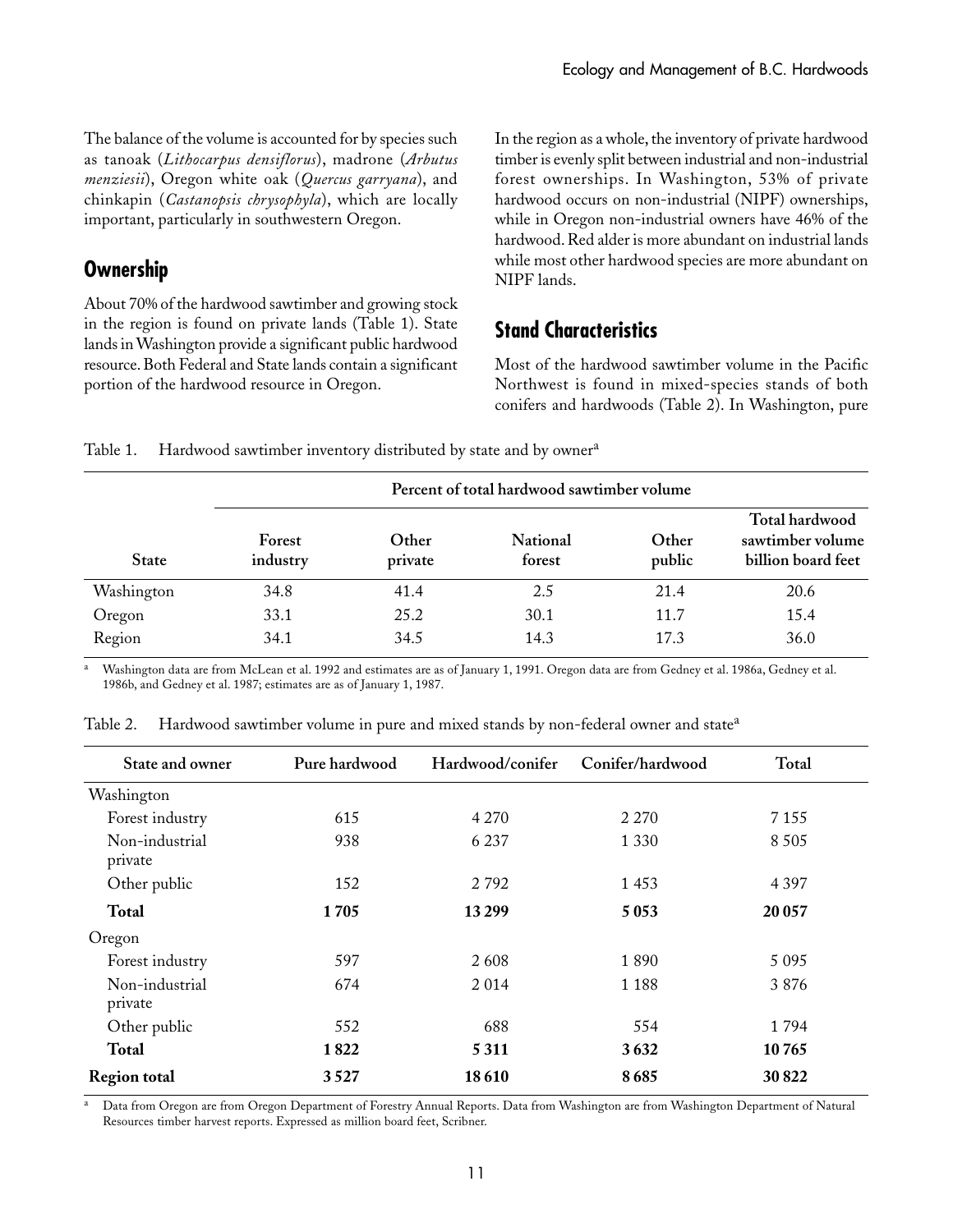hardwood stands account for only 9% of the volume while mixed stands typed as hardwood account for 73% of the volume. In Oregon, 17% of the hardwood inventory is found in pure stands and 66% is found in mixed hardwood/ conifer stands.

# **Utilization, Products, and Employment**

#### **Harvest Volumes and Log Consumption**

The harvest of hardwood sawtimber has been stable in Washington and increasing in Oregon (Table 3) with a total annual harvest of about 600 million board feet (MMBF) in the region from 1987 to 1991. Over the same period, total timber harvest in the region declined by about 4000 MMBF, due to large decreases in harvesting of softwoods on federal lands and smaller decreases on private industry lands.

It should be noted that there is considerable uncertainty in the harvest figures. Hardwood volume is not consistently assessed in timber cruises or bid volume estimates and similar problems may occur with harvest volumes. For instance, historical harvest volumes quoted by planning documents or planning personnel place the level of hardwood harvest from public lands in Oregon at about 67 MMBF per year (per. comm., Mike DeLaune, Oregon Department of Forestry). Records kept by the agencies show an average of only about 12 MMBF. Similarly, total hardwood harvest volumes estimated from state tax records in Oregon are 190 MMBF for 1992. Another estimate, derived from industry surveys of log producers and consumers, indicates a harvest of about 269 MMBF excluding firewood.

Consumption of hardwood logs by sawmills was 387 MMBF in 1990 (Washington DNR, Howard and Ward 1991), a substantial increase compared to previous estimates of 235 MMBF for 1985 (Beachy and McMahon 1987) and 150 MMBF for 1977 (Cunningham and McMahon 1978). Based on direct surveys of various log consumers, Beachy and McMahon (1987) estimated total hardwood consumption at about 573 MMBF in 1985. Using "industry accepted conversion factors" this estimate included 235 MMBF of sawlogs, 1.04 million BDUs in chips (whole log chippers plus mill residues), 18 million  $ft<sup>2</sup>$  of veneer, and 238 000 cords of firewood.

The estimates based on state tax records for 1990 (Washington DNR, Howard and Ward 1991) indicate that the hardwood industry processed about 478 MMBF of logs in Oregon and Washington and exported an additional

| 1987    | 1988    | 1989    | 1990    | 1991    |
|---------|---------|---------|---------|---------|
|         |         |         |         |         |
| 104 999 | 117 437 | 172 503 | 166 500 | 203 233 |
| 11 692  | 15 291  | 10 978  | 8 2 8 8 | 8 3 5 3 |
| 116 691 | 132728  | 183 481 | 174788  | 211586  |
|         |         |         |         |         |
| 323 849 | 370 813 | 457 737 | 375 072 | 373 323 |
| 52 721  | 69 243  | 54 410  | 44 719  | 49 780  |
| 376 570 | 440 056 | 512147  | 419791  | 423 103 |
|         |         |         |         |         |
| 428 848 | 488 250 | 630 240 | 541 572 | 576 556 |
| 64 413  | 84 5 34 | 65 3 88 | 53 007  | 58 113  |
| 493 261 | 572784  | 695 628 | 594579  | 634689  |
|         |         |         |         |         |

Table 3. Hardwood sawtimber harvest in western Washington and Oregon from 1987 to 1991<sup>a</sup>

Data from Oregon are from Oregon Department of Forestry Annual Reports. Data from Washington are from Washington Department of Natural Resources timber harvest reports. Expressed as thousand board feet, Scribner rule.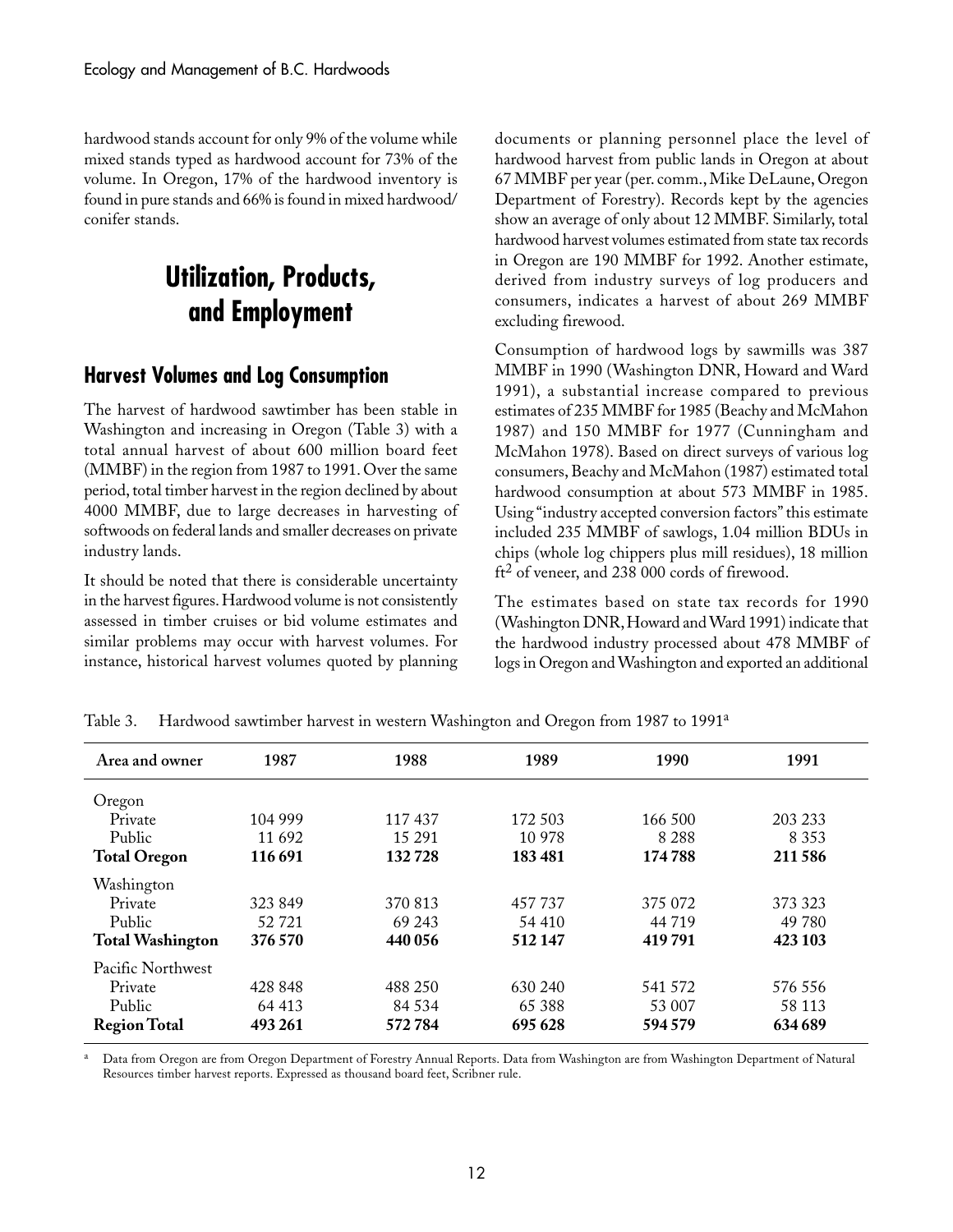16 MMBF of unprocessed logs. This is far less than the total harvest estimated by tax records and seems to indicate a much lower rate of pulpwood consumption compared to estimates from the industry survey in 1985. The 1990 figures may underestimate pulpwood consumption; industry sources suggest that recent pulpwood consumption is even greater than sawlog consumption for hardwoods.

### **Products and Employment**

The primary products derived from Northwest hardwood lumber are pallets, wood furniture, upholstered furniture, and cabinets. Other uses include panelling, face and core stock in plywood, millwork, doors, waferboard, musical instruments, and novelties. Out of about 327 MMBF of red alder lumber shipped in 1992, 40% of the volume is used as pallets, 29% as wood furniture, 18% as upholstered furniture, and 12% as cabinets (unpublished tables, R.D.␣ Behm Co., Vancouver, Washington). In 1991, about 52 MMBF of lumber was exported to Europe and Asia where it is used primarily in furniture and cabinets (Luppold and Thomas 1991).

Estimates of employment based on hardwood resources in the region amount to about 7400 primary and secondary manufacturing jobs (Table 4). Income generated by these jobs is about \$201 million (U.S.) in payroll.

Secondary manufacturing is an important component of the hardwood industry, accounting for 2400 jobs, about one-third of the total jobs attributed to the hardwood industry in the region (Table 4). The R.D. Behm company (unpublished survey) estimates that in 1992 secondary manufacturing of red alder alone accounted for the equivalent of 23 542 jobs throughout the United States.

# **Availability of Future Supplies**

The portion of the total inventory actually available for utilization is determined by factors such as forest practices regulations, landowner objectives and policies, and harvesting behaviour (which is influenced by many factors including stand volume, species composition, accessibility, and economics).

| Table 4. Estimated employment and income (wages |
|-------------------------------------------------|
| paid) based on hardwood resources in            |
| western Washington and Oregon for 1990          |
| and $1991a$                                     |

|                             | Average annual                            |                                   |
|-----------------------------|-------------------------------------------|-----------------------------------|
| Industrial<br>sector        | Employment<br>number of<br>full-time jobs | Income<br>million U.S.<br>dollars |
| Forestry                    | 405                                       | 7.04                              |
| Logging                     | 1018                                      | 26.53                             |
| Sawmills                    | 1611                                      | 40.40                             |
| Veneer/plywood              | 398                                       | 8.68                              |
| Pulp/paper                  | 1570                                      | 69.58                             |
| Secondaryb<br>manufacturing | 2402                                      | 49.22                             |
| Total, all sectors          | 7402                                      | 201.45                            |

Employment and income for sawmills is from reports by the Oregon Department of Human Resources and the Washington Department of Employment Security. Other employment and income in this table is calculated from data reported by these same agencies.

Based on an unpublished survey conducted by Richard Behm, Vancouver, Washington. Includes furniture, pallet manufacturing, and cut stock.

### **Regulations and Policies**

Regulations and policies affecting forest practices significantly reduce the availability of hardwood inventory. Hardwoods on public ownerships are generally less available than privately owned hardwoods due to nontimber concerns, legal restrictions, and changing management strategies. This is true particularly in Oregon where public lands account for 42% of the hardwood inventory but only 7% of the harvest (Tables 1 and 3). In Washington, public lands have 21% of the inventory and provide 12.5% of the harvest.

Rules for protection of riparian areas restrict harvesting and management practices and reduce the availability of timber inventory (*Oregon Forest Practices Act*; Washington Administrative Code 1993), more so for hardwoods than for softwoods. In western Washington, 27.5% of the hardwood inventory is in or adjacent to riparian areas as compared to 22.5% of the softwood inventory. Practices are more likely to favour retention of hardwoods over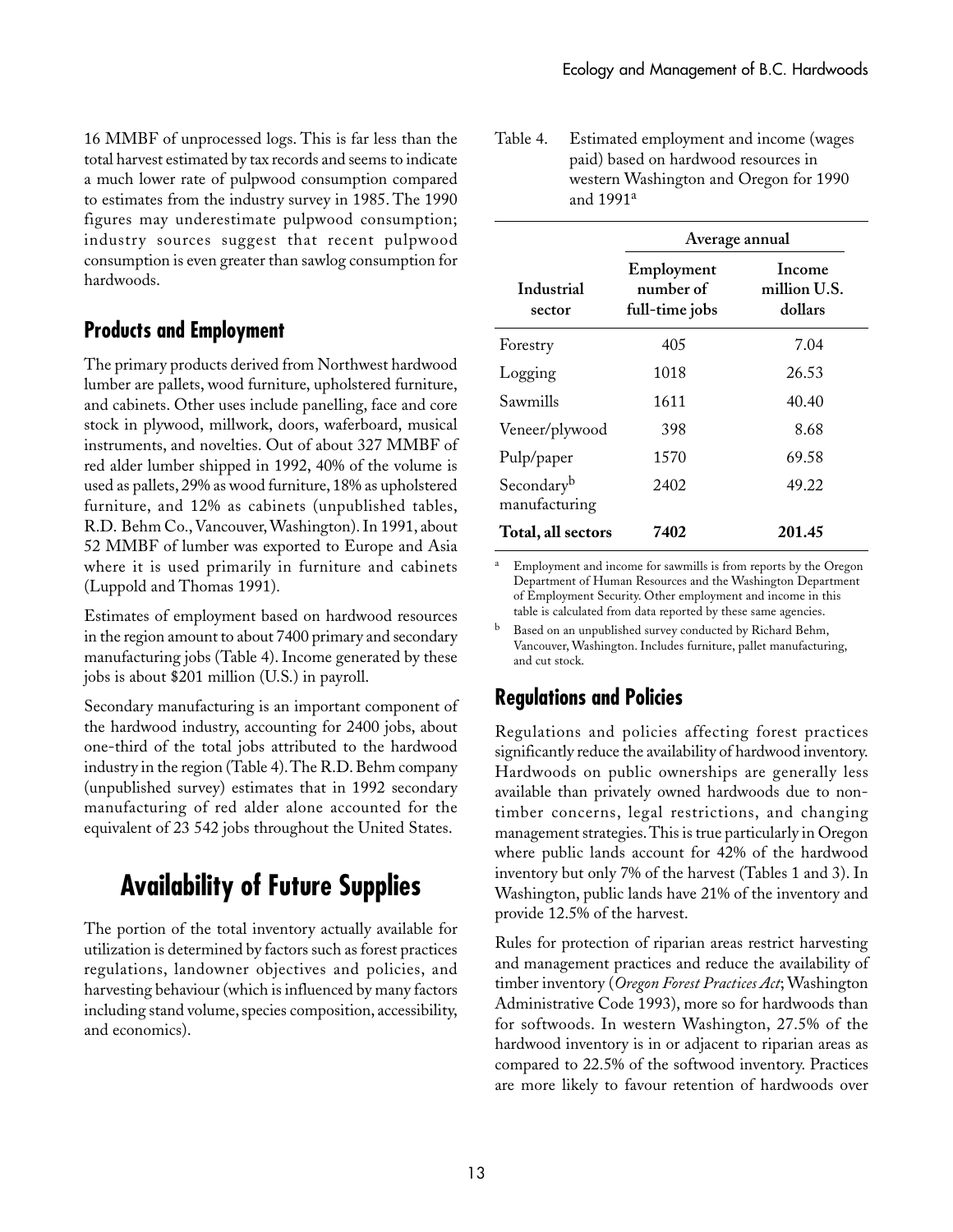higher value softwoods due to the greater care and expense required to harvest trees that are available in riparian areas. In an analysis of pre- and post-harvest conditions, one case study in Oregon determined that an average of 76% of the live hardwood trees were retained in riparian areas while only 39% of the live conifers were retained in the same areas (Morman 1993).

Current inventory data do not allow a definitive accounting of the impact of riparian area regulations on hardwood resources and harvest volumes. Further analysis of FIA data for Washington shows about 932␣ 000 acres or 12.6% of the total timberland within 100 feet of a class 1 or class 2 stream. Brown (1988) estimated that 11% of Oregon's hardwood sawtimber volume occurred in riparian areas near Class 1 streams; he estimated that 5–7% of the hardwood volume would need to be left to meet regulations (before the 1994 increases in protection for riparian areas).

#### **Forest Practices Rules Favouring Conifer Regeneration**

Reforestation rules have favoured regeneration of conifers over hardwoods and will affect species composition in future stands. For about 20 years, regulations have set minimum levels for regeneration or residual stocking of conifers on most harvested acres (*Oregon Forest Practices Act*; Washington Administrative Code 1993). Compliance with and enforcement of regulations appears to be good; 80–90% of regenerated stands surveyed in Oregon (Oregon Department of Forestry [n.d.]) met or exceeded minimum requirements for stocking of "free to grow" conifer trees. In this regulatory environment, it is probable that the dominance of hardwoods has been reduced compared to the stands regenerated by earlier practices.

The most recent revisions of forest practices rules in both Oregon and Washington consider hardwoods as acceptable regeneration under various conditions. As yet, relatively little is known about intentional management of hardwoods. When private landowners do invest in regeneration, they are likely to employ tried-and-true methods of regenerating conifers to ensure compliance with Forest Practices Rules. However, the way is clear for management of hardwoods if greater incentives arise.

#### **Harvesting Behaviour**

An analysis of harvesting behaviour on private lands<sup>1</sup> shows that the probability of a given stand being harvested increased with increasing stand volume and decreasing growth rate. Ownership category (industrial vs. nonindustrial) and hardwood proportion did not significantly affect the probability of harvest. This suggests that if past trends continue (study period was 1976–1986 in Oregon, 1979–1989 in Washington) much of the hardwood inventory on NIPF lands will become available as stands mature. This seems to be supported by the increasing rate of timber harvest on NIPF lands. In Washington, removals of hardwood growing stock during 1986–1990 averaged 60 million ft<sup>3</sup>/yr (1.7 million m<sup>3</sup>), compared to only 25 million ft<sup>3</sup>/year (0.7 million m<sup>3</sup>) from 1976–1985 (Adams et al. 1992). Substantial increases in harvesting from NIPF lands also occurred in Oregon (Table 2).

Projections of hardwood supply from NIPF lands are complicated by the proximity of many acres to the urban/ forest interface, along with continuing conversion of land to non-forest uses. In western Washington, 49% of the hardwood growing stock on NIPF lands occurs in lowdensity residential or urban zones compared to only 31% for softwoods (Oswald 1986). For western Oregon, Gedney (1991) showed a 15% decrease in the acreage of hardwood forest types on NIPF lands between the 1961–62 and 1973–76 inventories, due primarily to conversion to non-forest uses. While short-term supplies are increased by conversion to non-forest, long-term supplies are decreased as land is taken out of timber production.

# **Resource Dynamics, Management, and Sustainable Supplies**

Historically, mortality and removal of hardwoods has been far below net growth (Figure 3A). Thus, hardwood inventories on private lands have increased from less than 2 billion ft<sup>3</sup> (56 million m<sup>3</sup>) in 1933 to the current estimate (1991) of 8.2 billion  $\text{ft}^3$  (240 million m<sup>3</sup>, Figure 3B). In

Based on characteristics of permanent forest inventory plots that were harvested during the last remeasurement period (for Oregon, the decade prior to the 1986–1987 inventory; for Washington, the decade prior to the 1989 inventory). Data from USDA Forest Service, Forest Inventory Analysis unit data files.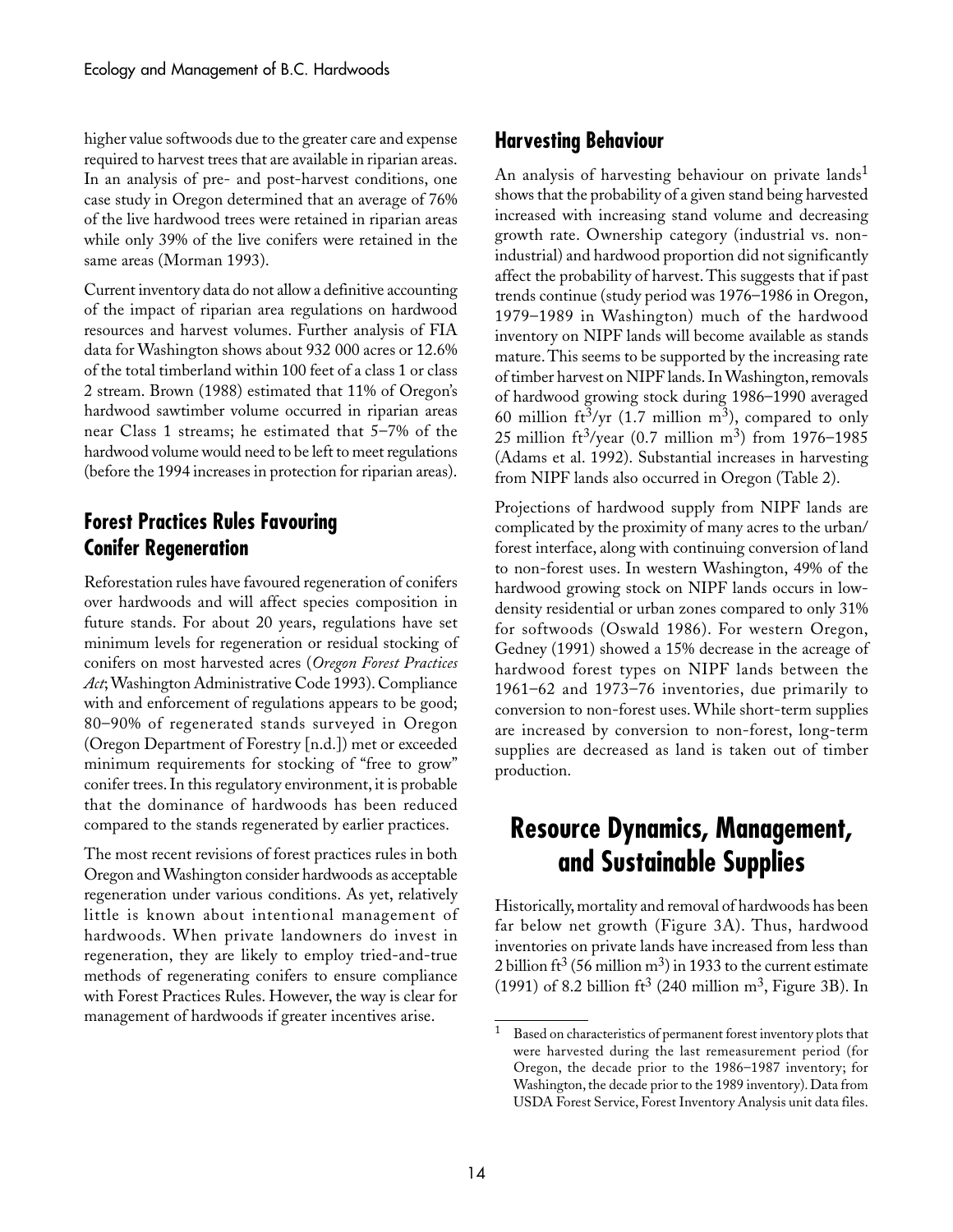the last decade however, dramatic increases in removals produce a trend (Figure 3A) that could lead to diminishing supplies in the long-term.

**Hardwood Growth and Removals**

**Annual (million m3)**



Figure 3. Changes in A) net annual growth and removal and B) total inventory volume for hardwood growing stock on private lands in western Oregon and Washington from 1933 to 1989. Sources of data: for 1933, Andrews and Cowlin 1940; for 1952–1989, Haynes 1990, McLean et al. 1992, Gedney et. al. 1986a, Gedney et al. 1986b, Gedney et al. 1987.

Of course, a long-term reduction in hardwood resources should be expected, given the emphasis placed on conifer management by the contemporary forestry community. To most foresters, the large historical increase in hardwoods represents a significant encroachment onto lands that could grow more valuable conifers. The two most recent policylevel reports on timber supply recommend (and predict) increased rates of harvesting or removal of hardwoods to more rapidly and completely bring timberland back into conifer production (Sessions et al. 1990; Adams et al. 1992).

In Washington, average annual removals of red alder growing stock from private lands amount to 136 million  $\text{ft}^3$  $(3.85 \text{ million m}^3)$ , which is 4% of the total inventory and exceeds net growth by 40%. Also, some of the net growth is on lands that will be unavailable for harvesting due to regulations or land-use conversions. After hardwood stands are harvested, forest practices have favoured conifers and reduced the component of alder in the regenerating stand. The estimated area of poletimber-sized hardwood stands has decreased from 858 000 acres (356 017 ha) in 1979 to 405 000 acres (168 050 ha) in 1989. The overall effect of modern forest management is to reduce the proportion of hardwood compared to that of previous practices, which provided for the current high level of supply and utilization.

The replenishment of hardwood timber resources therefore depends greatly on continuing regeneration via passive, "custodial" management on non-industrial forest ownerships. Incidental hardwoods that survive in actively managed conifer forests can meet only a fraction of the demand for hardwood timber. Regeneration of hardwoods on non-industrial lands does appear to be continuing at historical levels, and non-industrial forests can provide an increasing share of hardwood resources in the future. A major potential constraint on this supply from NIPF lands may arise from conversion to non-forest uses and the influence of the residential/forest interface.

With increasing values and markets for hardwood products, the status of hardwoods is changing, particularly in the institutional environment. Substantial new research and development efforts are focused on hardwoods,<sup>2</sup> particularly red alder (Hibbs et al. 1994; Hardwood

<sup>&</sup>lt;sup>2</sup> Program of research and development presented at the Western Hardwoods Conference, October 7, 1992, World Forestry Center, Portland, Oregon. Sponsored by the Western Hardwood Association, the USDA Forest Service, and the Wood Products Center.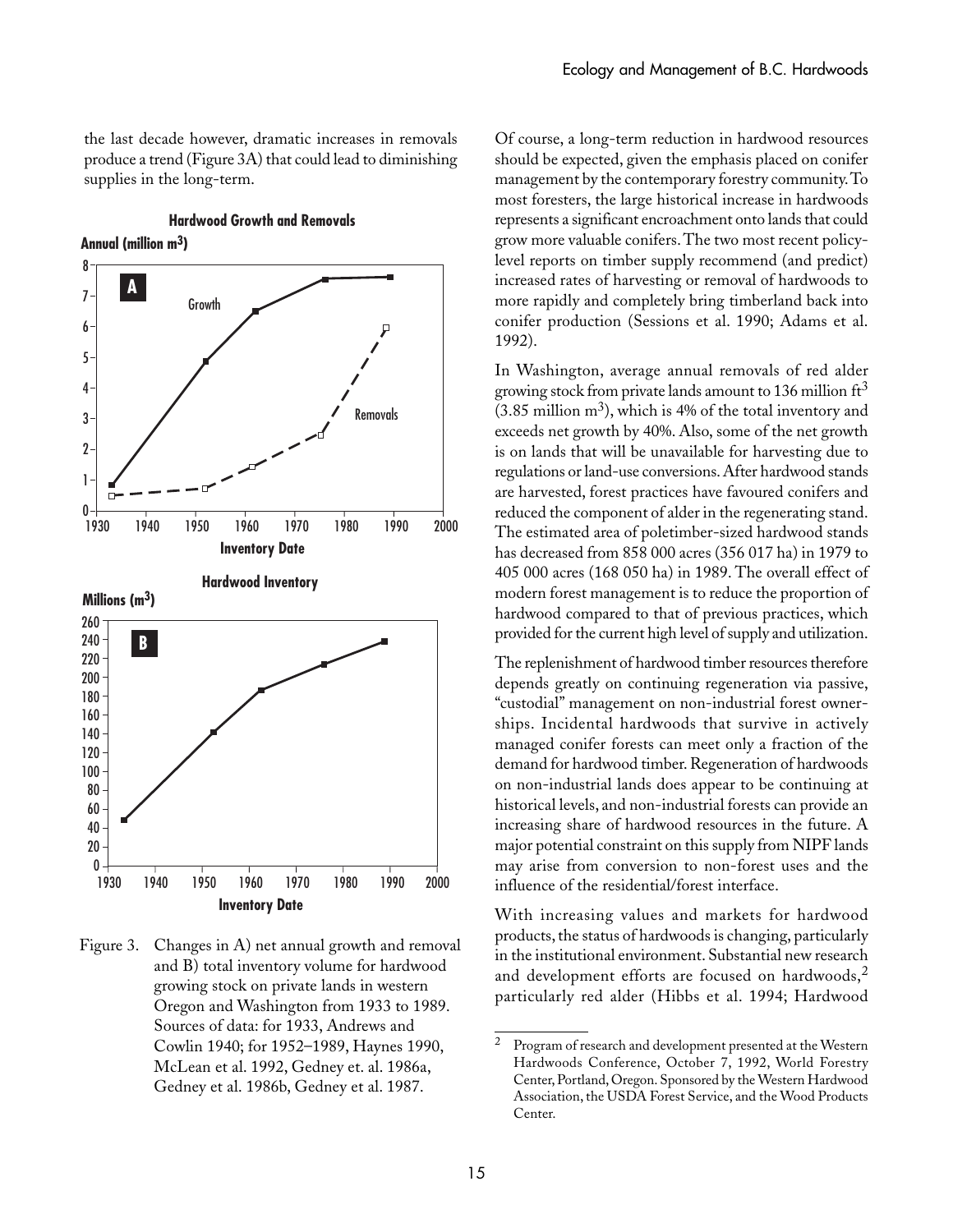Silviculture Cooperative 1994). Hardwoods are no longer ignored or considered only as weed trees in forest practices regulations and management plans. There is increasing public awareness of the ecological importance and potential value of hardwood resources.

Future hardwood resources could be insured with silvicultural practices aimed at maintaining the hardwood component of the forest. However, while values have increased enough to make management of alder profitable, economic returns from conifer management are likely to be higher in most cases. The hardwood industry is making some investment in alder management, but they appear to be the only landowners willing to speculate on future hardwood values at this time. Presently, less than 1% of the harvested timberland is targeted for active regeneration and management of hardwoods. With the risks involved with investing in forest management, many landowners may feel that management of conifers provides the greatest assurance of success, both in terms of economic returns and compliance with forest practices rules.

# **Conclusions and Recommendations**

Today's hardwood inventory is higher than at any time this century, but rates of increase are slowing, and subregional supply shortages have developed, especially for red alder. Long-term hardwood supply is uncertain, and concerns are well founded. In western Washington, current harvesting rates for red alder exceed additions to inventory, and a similar situation is developing in western Oregon. Modern forestry practices and regulations generally reduce the hardwood component to ensure regeneration of conifers. The high hardwood volumes produced by past forestry practices are unlikely to be sustained. Thus, while short-term hardwood supplies may support continued or even increased utilization, this may represent liquidation and non-sustainable utilization unless hardwoods are managed.

The demand for products made from northwestern hardwoods and the contributions of the hardwood industry to the rural economies have been increasing. Red alder is widely accepted in both domestic and foreign markets and there are good prospects for further increases in foreign markets. The large quantities of pallets, furniture, and cabinets manufactured from red alder in other states indicates the potential to increase value added manufacturing in western Oregon and Washington. With

these favourable markets for products, the hardwood industry in Oregon and Washington is limited only by sustainable supply.

These policy recommendations can help ensure that the western hardwood resource plays an appropriate role in the forests and economic development of the Pacific Northwest:

- State and federal programs that promote forest management on private lands need to include emphasis on hardwood management where biologically and economically appropriate.
- Public hardwood resources should be specifically recognized in planning and harvest activities. Public timber sale procedures need to be designed to ensure that hardwood values are reflected in the sale program.
- Consistent methods of accounting and measurement of both the private and public hardwood resource in the forest inventory process are needed. Better information is needed to account for the dynamics of hardwood resources and estimate sustainable levels of supply. There is an urgent need for useful inventory information on Federal lands.
- Research is needed to determine what level of management and utilization of hardwoods is possible while still achieving the intent of forest practice regulations. Future changes in forest practice regulations should be made with a recognition of the impact on the hardwood resource.
- Policy makers and resource managers need to learn more about the benefits and the problems associated with hardwoods in order to develop a realistic vision of the place of hardwoods in northwestern forestry.
- Research and development programs targeting all aspects of hardwood biology and management need to be maintained and enhanced in order to ensure sustainable utilization.
- Secondary and value added manufacturing of hardwood products should be emphasized as part of any rural development strategy.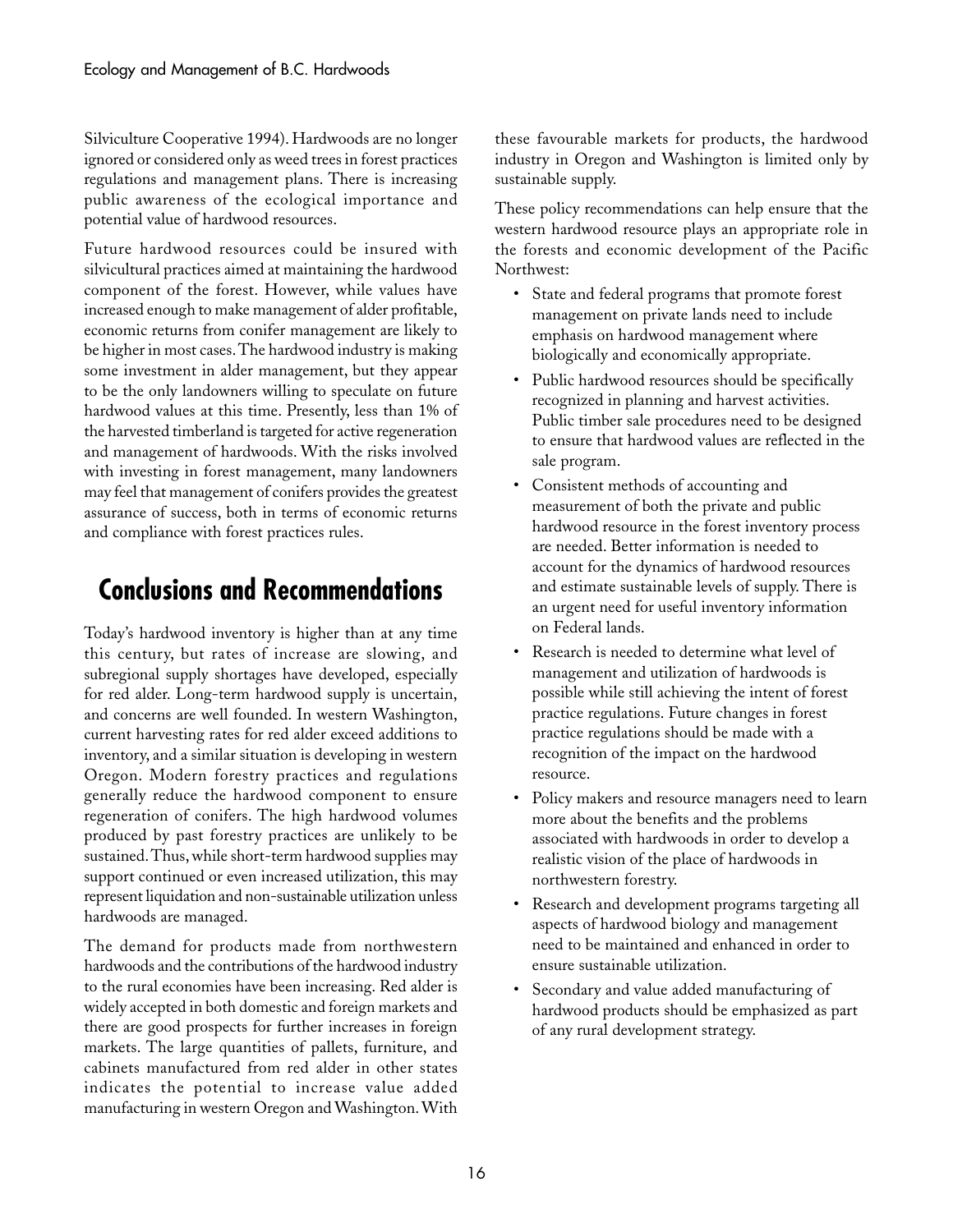# **Literature Cited**

- Adams, D.M., R.J. Alig, D.J. Anderson, J.A. Stevens, and J.T. Chmelik. 1992. Future prospects for western Washington's timber supply. College of Forest Resources, Univ. Wash., Seattle, Wash. Inst. For. Resources Contrib. No. 74. 201 p.
- Andrews, H.J. and R.W. Cowlin. 1940. Forest resources of the Douglas-fir region. USDA, Washington, D.C. Misc. Publ. No. 389.
- Beachy, D.L. and R.O. McMahon. 1987. Economic value of the Pacific Northwest hardwood industry in 1985. For. Res. Lab., Oreg. State Univ., Corvallis, Oreg. 43 p.
- Brown, R.G. 1988. Hardwoods in Oregon. P. 73–86 in G.J. Lettman, technical editor. and D. H. Stere, Prog. Dir. Assessment of Oreg. Forests. Oreg. Dep. For., Salem, Oreg.
- Cunningham, C.S., and R.O. McMahon. 1978. Economic value of the Pacific Northwest hardwood industry in 1977. Oreg. State Univ., Corvallis, Oreg.
- Gedney, Donald R. 1991. Change in area and ownership of private timberland in western Oregon between 1961–62 and 1973–76. USDA For. Serv., Pac. NW For. Range Exp. Stn., Portland, Oreg. Resour. Bull. PNW-92. 8 p.
- Gedney, Donald R., P.M. Bassett, and M.A. Mei. 1986a. Timber resource statistics for non-Federal forest land in southwest Oregon. Portland, Oreg. USDA For. Serv., Pac. NW Res. Stn., Resour. Bull. PNW-138. 26 p.
- Gedney, Donald R., P.M. Bassett, and M.A. Mei. 1986b. Timber resource statistics for non-Federal forest land in northwest Oregon. Portland, Oreg. USDA For. Serv., Pac. NW Res. Stn., Resour. Bull. PNW-140. 26 p.
- Gedney, Donald R., P.M. Bassett, and M.A. Mei. 1987. Timber resource statistics for non-Federal forest land in west-central Oregon. USDA For. Serv., Pac. NW Res. Stn., Portland, Oreg. Resour. Bull. PNW-143. 26 p.
- Haynes, R.W. 1990. An analysis of the timber situation in the United States: 1989–2040. USDA For. Serv., RM Res. Stn.
- Hardwood Silviculture Cooperative. 1994. Annual report 1993–1994. Oreg. State Univ., Dep. For. Sci., Corvallis Oreg.
- Hibbs, D.E., D.S. DeBell, and R.F. Tarrant, 1994. The biology and management of red alder. Oreg. State Univ. Press., Corvallis, Oreg. 256 p.
- Howard, J.O., and F.R. Ward. 1991. Oregon's forest products industry: 1988. USDA For. Serv., Pac. NW Res. Stn., Portland Oreg. Resour. Bull. PNW-RB-183. 91 p.
- Luppold, W.G., and R.E. Thomas. 1991. New estimates of hardwood lumber exports to Europe and Asia. USDA For. Serv., NE For. Exp. Stn., Radnor, Pa. Res. Pap. NE-652. 22 p.
- MacLean, C.D., P.M. Bassett, and M.G. Yeary. 1992. Timber resource statistics for western Washington. USDA For. Serv., Pac. NW Res. Stn., Portland, Oreg. Resour. Bull. PNW-RB-191. 135 p.
- Morman, D. 1993. Riparian rule effectiveness study report. Oreg. Dep. For. Salem, Oreg. 198 p.
- Oregon Department of Forestry. [n. d.] 1991 annual reports. Oreg. Dep. For. Salem, Oreg. 9 p.
- Oregon Forest Practices Act. [n.d.] [ORS 527.610, 527.770, 527.990(1) and 527.992 are known as the Oregon Forest Practices Act. {Formerly 527.010; 1991 c.634§2}].
- Oswald, D.D. 1986. Inventories of timber resources in urban and developed rural areas. W. Jour. Appl. For., 1(4): 129-131.
- Raettig, T.L., K.P. Connaughton, and G.R. Ahrens, 1995. Hardwood supply in the Pacific Northwest: A policy perspective. Research Paper PNW-RP-478. Portland, OR. USDA For. Serv., Pacific NW Res. Sta., 80 p.
- Sessions, J. (coordinator), K.N. Johnson, J. Beuter, B. Greber, and G. Lettman. 1990. Timber for Oregon's tomorrow: the 1989 update. For. Res. Lab., Coll. For., Oreg. State Univ., Corvallis, Oreg. 183 p.
- Washington Administrative Code. 1993. 1992 Washington Administrative Code, Forest Practice Rules and Regulations, Title 222.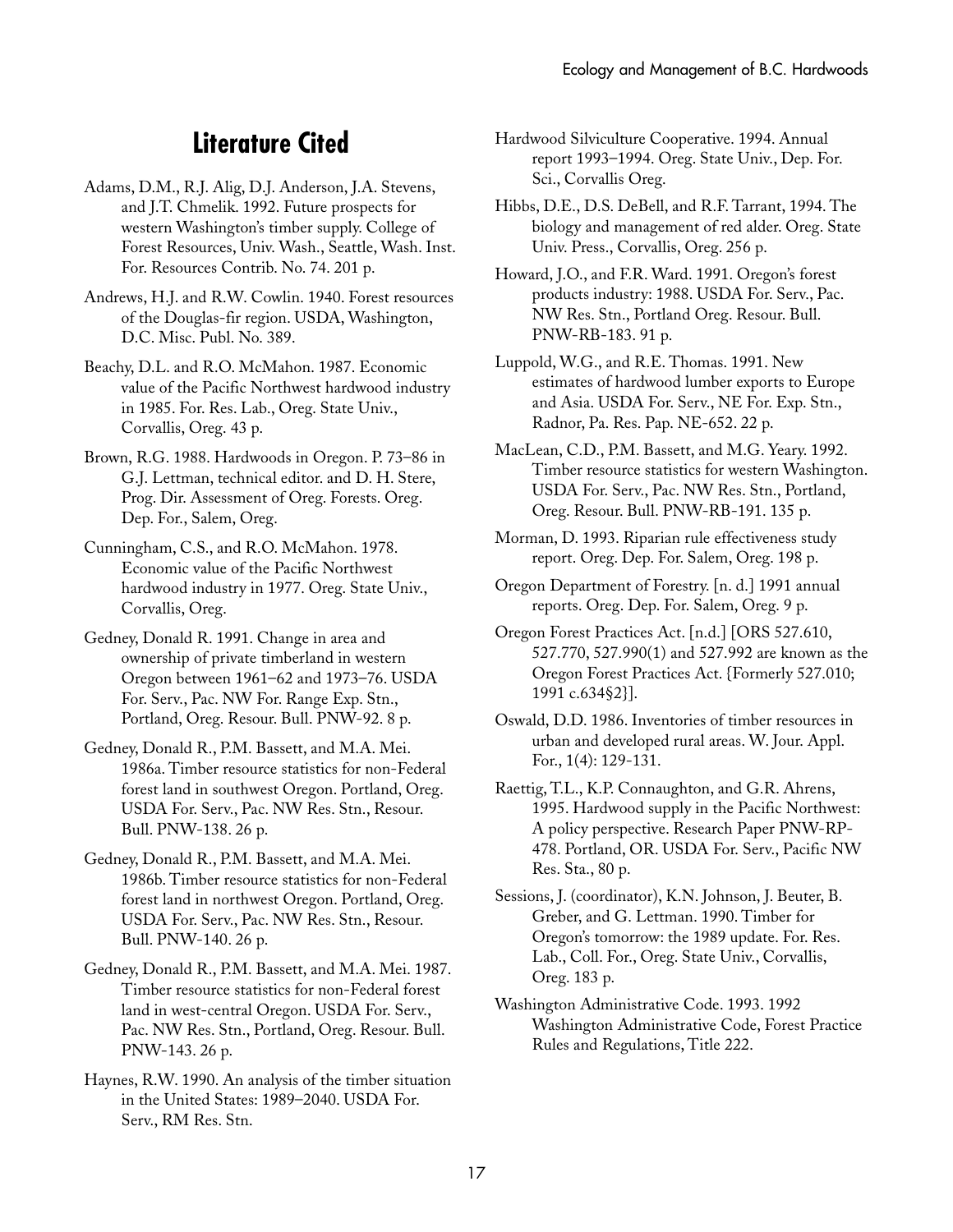# **Wildlife, Hardwoods, and Harvesting**

#### **M. Fenger**

B.C. Ministry of Environment, Lands and Parks Habitat Protection Branch

# **Abstract**

The paper will address the issue of treating trees as wood and not as habitat or part of a functioning ecosystem. Many species of wildlife are highly to critically dependent on hardwoods as habitat. Forestry Program goals to grow commercial crops (conifers primarily) are in conflict with Wildlife Program goals to monitor, classify, and recover species at risk. Eighteen wildlife species are known to be at risk and another 24 are hardwood dependent.

Current provincial hardwood management can be grouped into three situations:

- 1. **Commercially recognized hardwoods.** These include cottonwood, aspen, and alder. When tree species have been considered commercially viable, a licence has been awarded. No volume is withheld for habitat requirements and this has a detrimental effect on wildlife species as important habitat elements are lost over time. Once habitat requirements are requested in forest development plans, these become constraints to the licensees. To rectify the current situation all new hardwood volumes would need to go through an environmental impact assessment, then an integrated resource planning process and included in the integrated resource planning process and then included in the allowable annual cut before being offered for sale.
- 2. **Stand conversion.** Aspen, alder, maple, and cottonwood occur in stands mixed with conifers and provide important habitat diversity. During harvest these "undesirable trees" are cut and the new stands managed as conifer stands. The cumulative effect of this conversion policy is to create a forest without a minor hardwood component. Forest policy assumes that the future market will not include hardwoods in mixedwood stands. The no-tolerance to hardwoods is enforced through mandatory conifer reforestation. A change to these trends is only possible through a change in forestry goals. The Forest Practices Code (FPC) will require maintenance of a component of minor species as well as requiring strategies to address wildlife species at risk.
- 3. **Non-commercial minor hardwoods and understory species.** These provide important elements of diversity within natural forests and during natural succession after disturbance. These hardwood species are competition for crop trees and are targeted for removal using a variety of treatments. The new FPC is not able to assess cumulative effects of practices over a full rotation.

At present the welfare of wildlife is tied to individual stand-level decisions, with no one being held responsible for assessing cumulative effects of habitat change across the landscape. A lower-risk strategy of ecosystem management is advocated. Ecosystem management requires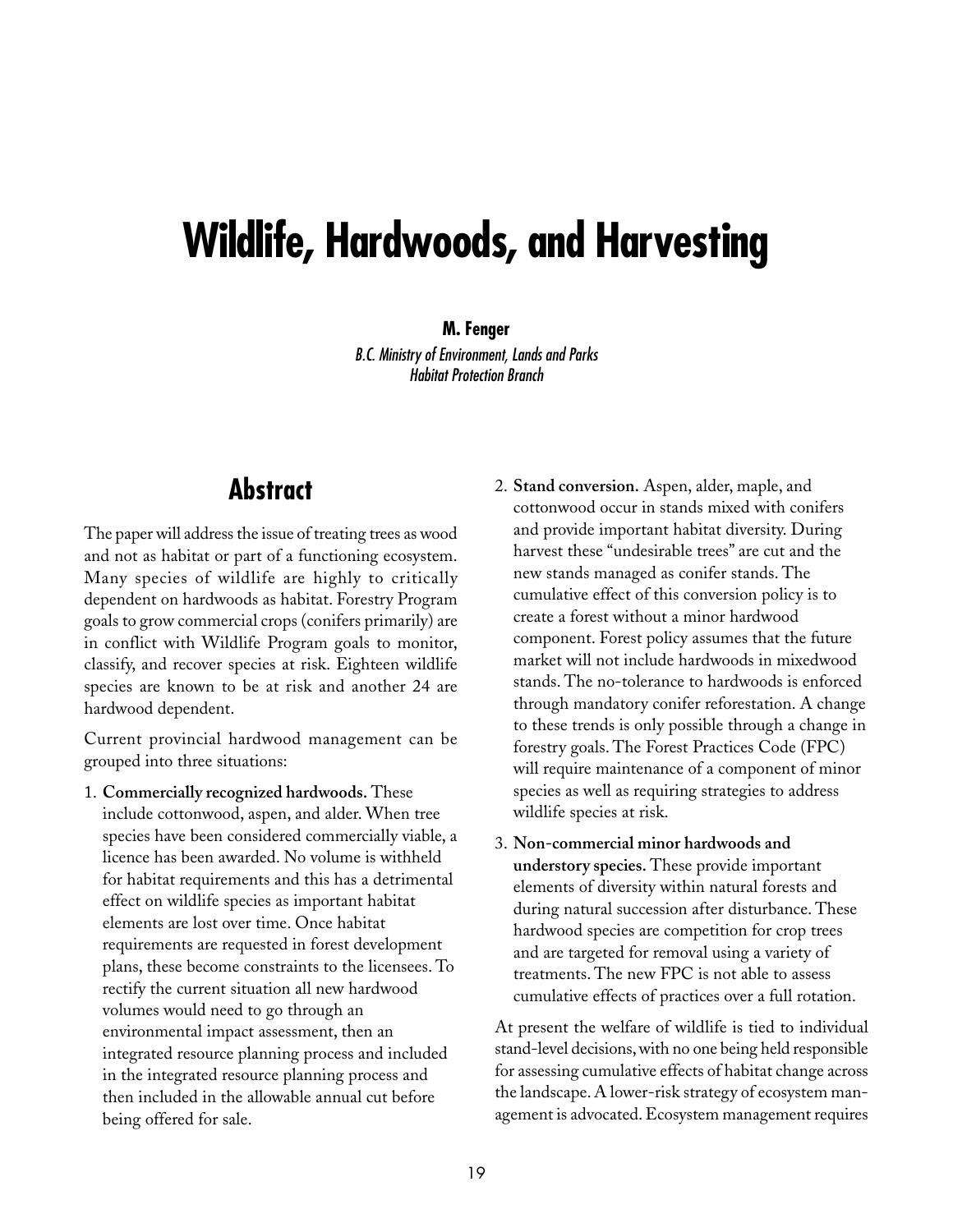that maintenance of ecosystem health, diversity, and integrity be addressed before harvesting is approved to ensure long-term forest ecosystem sustainability. Timber harvesting plans would need to conform to the basic ecosystem needs. There is concern that increased demand for hardwoods and new funding to silviculture through the forest sector strategy will increase the risk to hardwood-dependent wildlife. Decreasing risk to species will require an environmental assessment prior to offering hardwood licences. Decreasing risk to wildlife species will also require landscape level planning capable of addressing stand conversion and changes in current stand level practices, which continue to eliminate the hardwood components from forests.

# **Introduction**

The objective of this paper is to increase awareness and concern over current hardwood management practices and the impact of forestry on hardwood-dependent wildlife species. Significant changes are needed before forestry practices and tenure agreements address the needs of hardwood-dependent wildlife.

There has been a transition in wildlife management priorities, from the traditional administration of hunting, guiding, and trapping licences to management that first addresses the conservation needs of species. Wildlife are an integral part of healthy forest ecosystems.

This same transition is also beginning in forest management, with a change away from the traditional priorities given to administration of forest licences towards a balance that addresses conservation needs of forested ecosystems. The Forest Practices Code (FPC) is the first, major, formal step recognizing that forest sustainability is linked to conservation of habitats and maintenance of species diversity. The traditional and dominant forestry view has been of trees as commodities (volume), and allocation has occurred without any net-down of timber volume to sustain hardwood-dependent species. This is especially evident in reviewing the history of hardwood management in B.C.

# **Responsibility for Hardwooddependent Wildlife Species**

The B.C. Ministry of Environment, Lands and Parks, Wildlife Branch determines the status of species and produces lists of wildlife species. These lists divide wildlife species into groups based on risk.

# **Hardwood-dependent Species at Risk**

Hardwood-dependent species at risk are a measure of ecosystem health. The Wildlife Program and the conservation Data Centre are monitoring species and ecosystem elements that are known to be declining towards extirpation from portions of their natural range—the first step towards possible extinction. Conservation biologists refer to these species as "fine-filter species"; species for which specific recovery plans need to be developed if trends are to be reversed. Table 1 lists hardwood-dependent wildlife species that are at risk.

The Forest Practices Code will encourage management for wildlife species. Wildlife species enter into consideration in forest development and 5-year silviculture plans once a strategy for their protection has been agreed to between Ministry of Forests and Ministry of Environment. Species may receive protection through the establishment of a wildlife habitat area, a general wildlife measure, a higher-level plan, or some combination of these strategies.

# **Hardwood-dependent Species Not at Risk**

These species may have a critical need for hardwoods, regardless of their status. The general strategy for these species is to maintain a diversity of habitats across landscapes and within forest stands to safeguard against more species becoming at risk. More importantly is the recognition that these species perform valuable and vital functions within the ecosystems from which we all benefit. Forest practices guidelines such as the Coastal Biodiversity Guidelines, Interior Fish/Forestry Wildlife Guidelines, and Wildlife Tree Harvesting Guidelines are all directed towards maintaining habitat diversity. (Since the presentation of this paper these guidelines have been combined into *Riparian Management* and *Biodiversity* guidebooks, which form part of the Forest Practices Code.) Conservation biologists refer to this form of habitat planning as "coarse filter" because it considers habitats for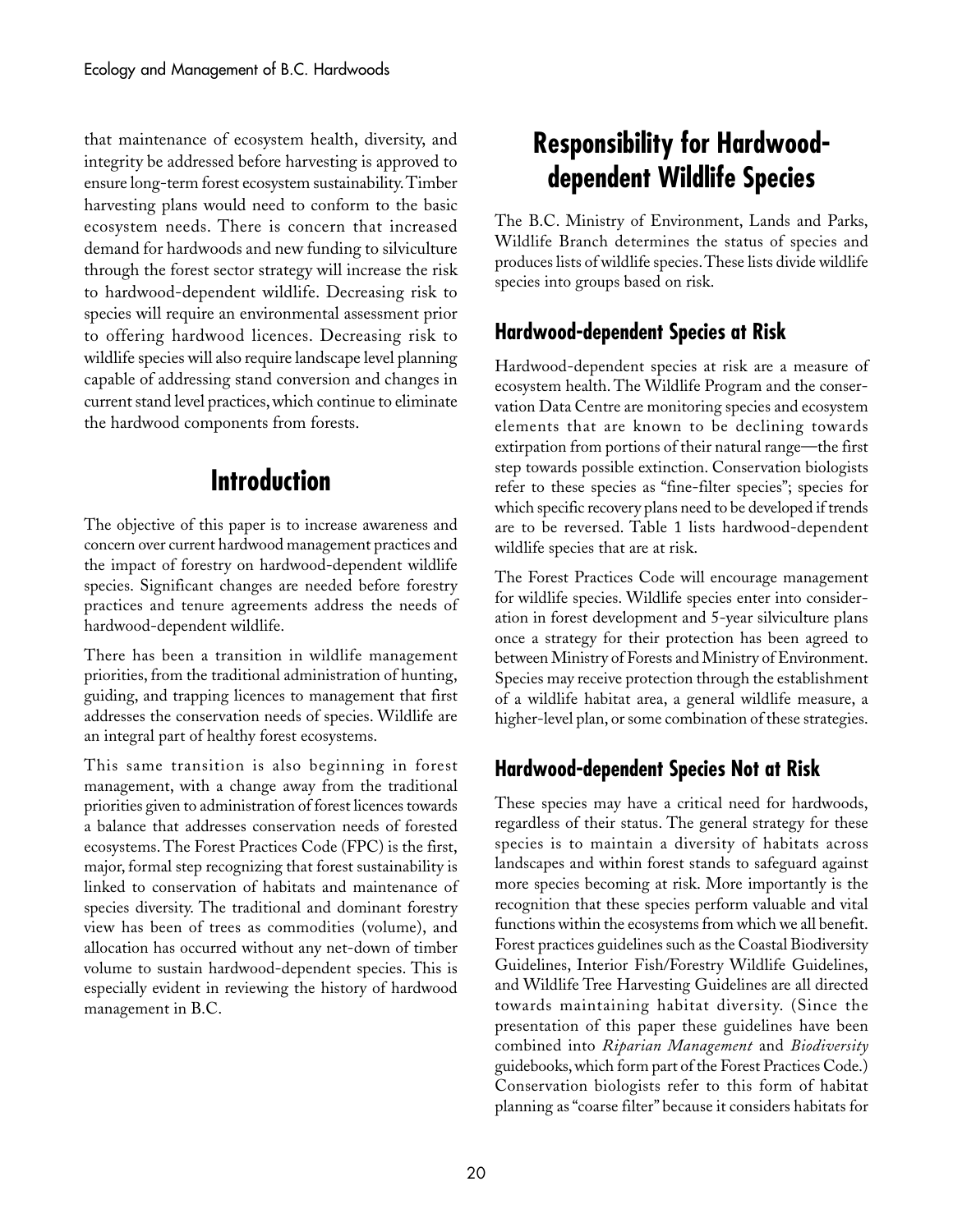| Wildlife species (status)           |      | Hardwood dependency                           |
|-------------------------------------|------|-----------------------------------------------|
| <b>Bald Eagle</b>                   | Blue | riparian cottonwood                           |
| Barn Owl                            | Blue | riparian cottonwood                           |
| Great Blue Heron                    | Blue | black cottonwood (interior)                   |
| Green-Backed Heron                  | Blue | red alder (coast)                             |
| <b>Black-throated Green Warbler</b> | Blue | aspen, birch northeast B.C.                   |
| Brewer's Sparrow (subspecies)       | Blue | birch (north) aspen (south)                   |
| Williamson's Sapsucker (ssp.)       | Blue | mixedwood and pure aspen stands               |
| Williamson's Sapsucker (ssp.)       | Red  |                                               |
| Lewis's Woodpecker                  | Blue | mixedwood and riparian cottonwood             |
| Pileated Woodpecker                 | Blue | aspen, larger diameters                       |
| Yellow Bellied Flycatcher           | Blue | shady thickets                                |
| Philadelphia Vireo                  | Blue | aspen and balsam poplar stands                |
| Hairy Woodpecker                    | Blue | aspen, nesting, > 25 cm diameter              |
| Western Screech Owl; both ssp.      | Blue | cavities, cottonwood and red alder near water |
| Northern Saw-whet subspecies        | Blue | aspen, poplar, and birch > 30 cm              |
| Canada Warbler                      | Blue | may be associated with riparian               |
| Southern Red Bat                    | Red  | cottonwood southern B.C.                      |
| Grizzly Bear                        | Blue | reduce stocking density in wet sites          |
|                                     |      |                                               |

Table 1. Hardwood-dependent wildlife species at risk (Enns et al. 1993 and Munro 1993)

Blue = sensitive and vulnerable

Red = threatened and endangered

numerous species at once. It is also practical and efficient, since it is not possible, through single species approaches, to monitor and manage complex ecosystems. Coarse-filter habitat planning will significantly reduce the risk to wildlife species on a population level and increase the likelihood of maintaining ecosystem functions in secondgrowth forests.

It will become increasingly important to monitor local populations of species not at risk to ensure that forest practices are sustaining the population and to adapt forest management based on best available information. Without monitoring, it is not known when loss or extirpation of a local population and their genetic material occurs. Ledig (1993) refers to this type of loss as "secret extinctions" or extirpations that occur without notice, which may impair ecosystem health and productivity. Pileated Woodpecker has become such a species and a historic decline has been noted in the Cranbrook area (Ohanjanian 1991) (Table 2).

### **Responsibility for Habitat Management**

Historically, habitat management has been the responsibility of foresters in accordance with the provisions within the *Forest Act*. The Forest Practices Code has introduced joint responsibility between the Ministry of Environment and the Ministry of Forests for some aspects of forest management. The preamble to the *FPC Act* identifies conserving biodiversity as well as balancing economic and cultural needs of peoples. The *FPC Act* is specific on many aspects of forest management but does not provide guidance to foresters on what takes precedence when conflicts exist. Higher-level plans are intended to provide guidance on land-use issues; however, foresters continue to have considerable discretion and flexibility to choose between biological, social, and economic concerns/ emphasis within all aspects of forestry. Ministry of Environment staff review plans and provide input to foresters except where joint approval is specified.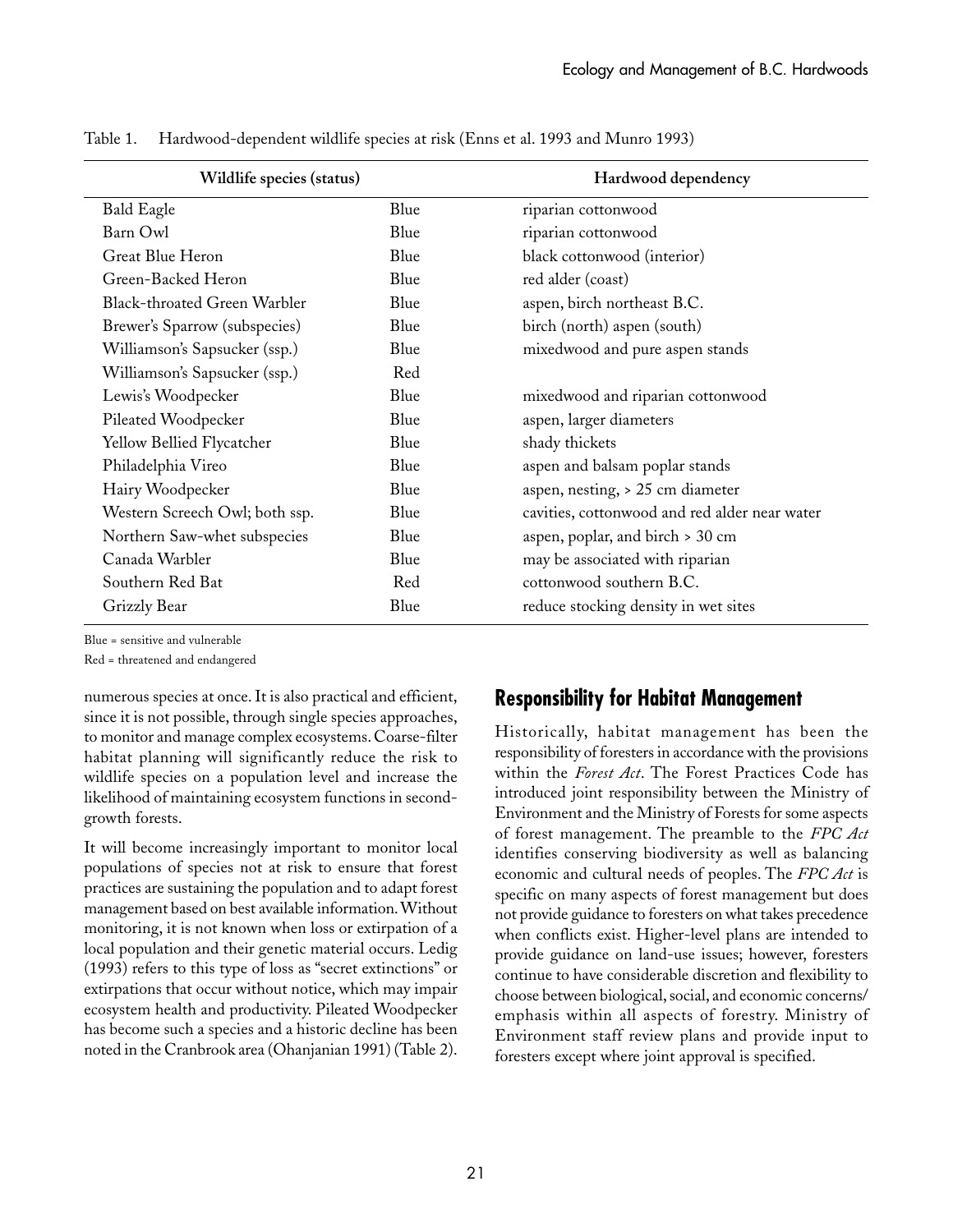| Wildlife species not at risk<br>(yellow list, status) |         | Hardwood dependency                                          |
|-------------------------------------------------------|---------|--------------------------------------------------------------|
| Primary cavity excavators                             |         |                                                              |
| Woodpeckers                                           |         |                                                              |
| Three-toed                                            | Yc      | aspen, nesting, > 30 cm nesting                              |
| Downy                                                 | Yc      | Populus spp., alder, > 15 cm nesting                         |
| Sapsuckers                                            |         |                                                              |
| Yellow-bellied                                        | Yc      | aspen, balsam poplar with decay                              |
| Red-naped                                             | Yc      | Populus spp., birch > 25 cm                                  |
| Red-breasted                                          | Yc      | maple "                                                      |
| Northern Flicker                                      | Yc      | $cottonwood > 30$ cm nesting                                 |
| Secondary cavity nesters                              |         |                                                              |
| <b>Boreal Owl</b>                                     | Yc      | cavity dependent, species unknown                            |
| Great Horned Owl                                      | Yc      | cottonwood open nesting                                      |
| Long-eared Owl                                        | Yc      | dense hardwoods and shrubs                                   |
| Barrow's Goldeneye                                    | Ycmg    |                                                              |
| Common Goldeneye                                      | Ycm     | large-diameter aspen nesting                                 |
| Band-tailed pigeon                                    | Ycm     | large-diameter aspen nesting                                 |
| Bufflehead<br>and cottonwood                          | Ycm     | alder exclusively for nesting > 38 cm diameter aspen         |
| Common Merganser                                      | Ycm     | > 50 cm diameter for nesting                                 |
| Hooded Merganser                                      | Ycm     | > 50 cm diameter for nesting                                 |
| Wood Duck                                             | Ycm     | cottonwood preferred                                         |
| Western Bluebird                                      | Yc      | (dependent on nest boxes) aspen forests<br>northeastern B.C. |
| Others                                                |         |                                                              |
| Black-crowned Night Heron                             | Ye      | riparian cottonwood                                          |
| Mourning Dove                                         | $Y_{m}$ | riparian cottonwood                                          |
| Beaver                                                | $Y_{m}$ | riparian willow, primary food source                         |
| Moose                                                 | $Y_{m}$ | riparian and early successional hardwoods                    |
| Mule deer                                             | $Y_{m}$ | winter forage some areas                                     |

Table 2. Hardwood-dependent species not at risk (Enns et al. 1993; B.C. Ministry of Environment, Lands and Parks 1995)

**Status:**

Y = yellow are species not at risk

c = conservation species

e = managed through ecosystem management

m = managed for hunting and trapping

g = global responsibility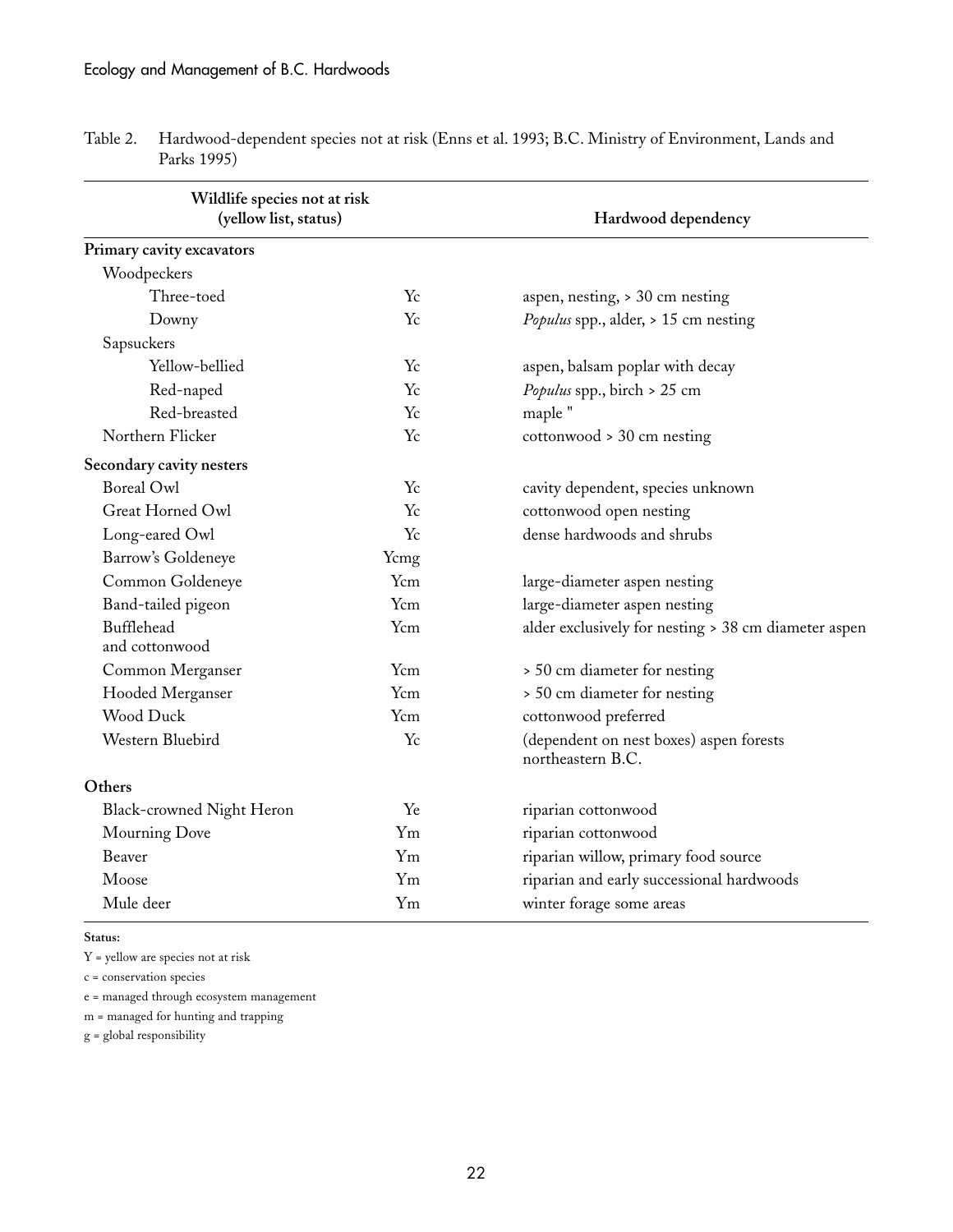# **Some Basic Hardwood Wildlife Ecology**

Wildlife species can be grouped into four types of hardwood users.

### **Hardwood Tree-dependent Wildlife Species**

There are approximately 30 species of primary cavity nesters, such as woodpeckers, sapsuckers, and flickers. These are often called keystone species because they create habitat essential to other secondary cavity nesting species such as flycatchers, wrens, finches, bluebirds, swallows, and owls (Post et al. 1994).

Pileated Woodpeckers require large-diameter deciduous trees (26–40 cm dbh) and sapsuckers require 30–35 cm diameter broadleaves up to 20 m in height (Enns et al. 1993).

Woodpeckers showed a high level of deciduous selection and dependence in the Interior Douglas-fir Zone with 90% of nest sites in deciduous trees (Keisker 1987). This is a very high degree of preference for deciduous trees, as they are a minor component in these forests. A recent study of sapsuckers in Hat Creek has shown that there appears to be a high degree of site fidelity as young banded birds are returning to the habitats where they were raised (T.␣ Miller, pers. comm.).

Management of wildlife trees forms part of the Forest Practices Code requirements. Large-diameter trees and standing dead trees (snags) in various stages of decay are currently being introduced as requirements in standard operating procedures.

## **Thicket-dependent Wildlife Species**

Hardwood thickets associated with riparian and floodplain areas, wetlands, aspen copses, and avalanche tracks provide food, shelter and hiding, calving, and nesting areas for many species. Large birds such as Coopers Hawk, Northern Hawk, Great Horned Owl, and Long-eared Owl all use thickets for nesting. Smaller birds such as warblers, vireos, and flycatchers are also thicket dependent. Beavers are also a hardwood-dependent keystone species capable of diversifying habitats.

## **Wildlife Species Utilizing Successional and Understory Habitats**

Early seral stages are often dominated by hardwoods following either clearcutting or natural disturbances. In natural succession, deciduous species are gradually replaced with shade-tolerant conifers with minor hardwood components persisting in the overstory and the shrub communities. Ungulates, such as deer, moose, and elk, use all available hardwoods and shrubs for feeding, cover and calving. When opportunities present themselves these species will move from deciduous wetlands and riparian habitat to seral hardwoods. Moose populations, for example, increase when abundant early successional hardwoods and shrubs result from fire and clearcutting. The degree of dependence varies. For example, more than 50% of the winter diet of white-tailed and black-tailed deer is deciduous.

Vine maple, western and paper birch, red-osier dogwood, ninebark, trembling aspen, balsam poplar, black cottonwood, mountain ash, saskatoon, arbutus, snowbrush, falsebox, kinnikinnick, huckleberry, blueberry, redstem ceanthothus, and willows are rated as highly important winter forage for at least one of the following ungulates species: black-tailed deer, mule deer, white-tailed deer, Rocky Mountain elk, Roosevelt elk, moose, caribou, and mountain goat (Luttmerding et al. 1990).

Habitats such as riparian zones, associated with streams, lakes, wetlands, and avalanche tracks are also major sources of hardwood diversity.

## **Forest-dependent Species**

Warblers in the northeastern forests primarily use aspen and poplar forests. Aspen and poplar forests in northeastern British Columbia contain the highest diversity of forest avifauna within the province, with many "eastern Canadian wildlife species" occurring only in this portion of the province (Stevens 1995).

Figure 1 illustrates some of the differences between the three major hardwood forestry management situations found in British Columbia. This figure contrasts differences between the hardwoods that follow natural stand development and those that follow current forest management practice for hardwoods.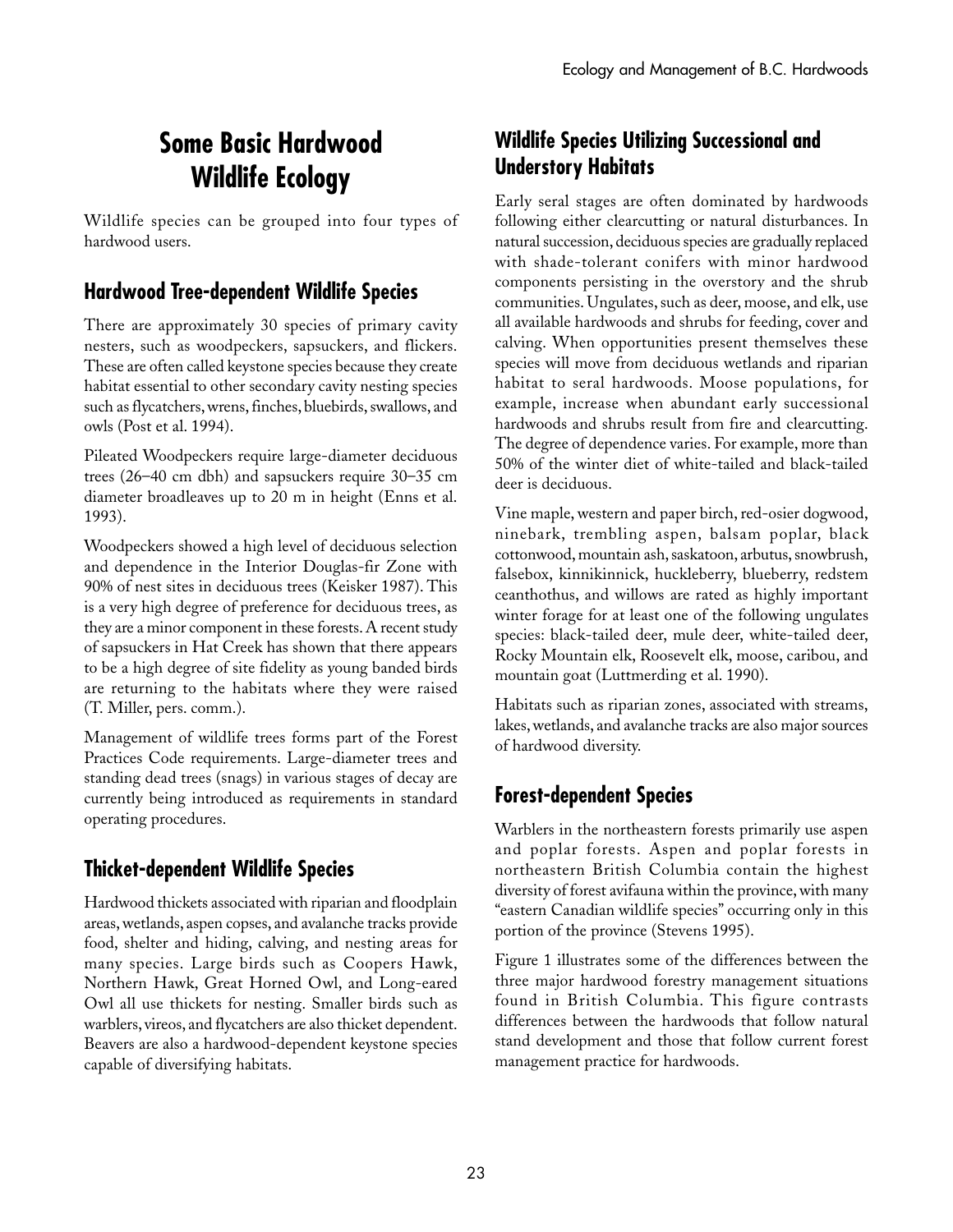#### **1. Hardwood leading (hardwood to hardwood)**

(Boreal White and Black Spruce (BWBS) and coastal floodplains)



Figure 1. Major hardwood management types in British Columbia.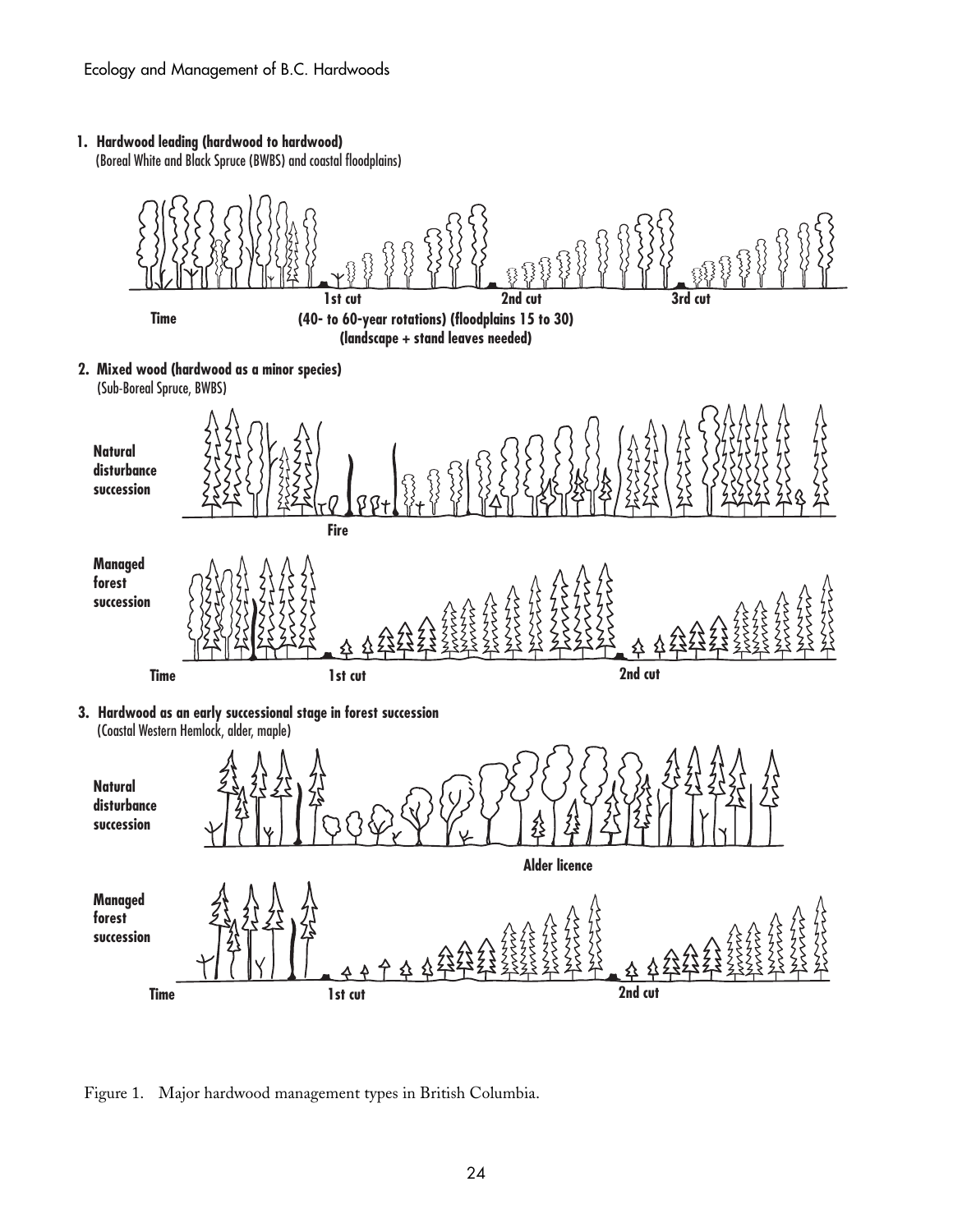# **The Current Hardwood Management Program and Its Effects on Wildlife**

There are four general management situations for hardwoods in B.C. Stands leading in hardwood tree species are discussed under currently committed volumes and uncommitted volumes. Then mixedwood forests with minor amounts of hardwoods are described, followed by shrubs and non-commercial hardwood species. These administrative, non-biological categories are selected because the habitat decisions are currently made by foresters who focus on forest development (harvesting and reforestation). Assessments of each management situation and current policies are presented, with recommendations for reducing risk to wildlife species.

## **Currently Committed Commercially Recognized Hardwoods**

When there has been commercial interest (usually in pure stands of aspen, alder, and cottonwood) in areas where there are concentrations of hardwood volumes, forest licences have been awarded. Licences to cut aspen have been awarded in northeastern British Columbia for oriented strandboard and chopstick production. Alder licences exist on the coast for exports of alder cants, and tree farm licences exist for hybrid cottonwood plantations on several major coastal river floodplains.

These licences have been awarded using the following procedure. The hardwood volume is found within the inventory and advertised, and a bidder is selected by the Timber Harvesting Branch. The successful bidder, once assured of a fixed supply of hardwood, can obtain financing using the licensed volume as collateral. This system creates huge problems for habitat and wildlife management and conservation. The process assumes that habitat requirements can be factored into the licence through incorporation of restrictions in the short-term forest development plans after the licence volume has been fixed. Habitat requirements requested by B.C. Environment staff become constraints to an established contract, and any habitat withdrawals become a conflict within the tenure arrangements.

Over the years there have been a number of attempts to change the system for allocating new timber volumes for both conifers and hardwoods. An informal arrangement, the Forest Development Review Process (FDRP), has been

in existence between the Ministry of Forests and the Ministry of Environment, Lands and Parks for approximately 10 years. The system was to parallel the Mine Development Review Process and the major project development review process required for other industrial resource developments. The FDRP does not have the benefit of institutional or legislated support, as is enjoyed by the other major review processes and it has been largely unsuccessful in addressing environmental impact concerns prior to the sale of crown timber.

Three steps are needed to correct the current tenure allocation process and to address environmental concerns.

- 1. **An environmental impact assessment** of the harvesting and regeneration activities must be carried out before the amounts of harvestable volume are advertised for sale. This assessment needs to determine the landscape-level role that hardwoods perform for biological diversity, and an appropriate net-down. The assessment also needs to identify specific habitat needs for wildlife species with hardwood dependency, beginning with species at risk.
- 2. **Assessment of integrated management role.** Hardwoods often perform other functions within local landscapes by maintaining recreational values, and viewing, hunting, fishing, and wilderness functions. The values should be determined for specific land areas, which can be done by placing their volume within the context of local Land and Resource Management plans. It is incorrect to assume that the best use and highest value for all hardwood outside the AAC can be found in forest products, without addressing the current role that hardwoods perform.
- 3. **Inclusion into the AAC.** When the environmental impact is known and when the other land and resource management commitments are addressed, then the uncommitted wood should be placed within the allowable annual cut, under the control of the Chief Forester. Potential bidders are then informed of the conditions of its sale. Awarding licences for exclusive harvest rights to set volumes is only one alternative, which has been historically over-used. The current tenure allocation system does not promote competition for wood after the licence has been awarded. Return to Crown (stumpage) is set by the Crown without the benefit of market bidding.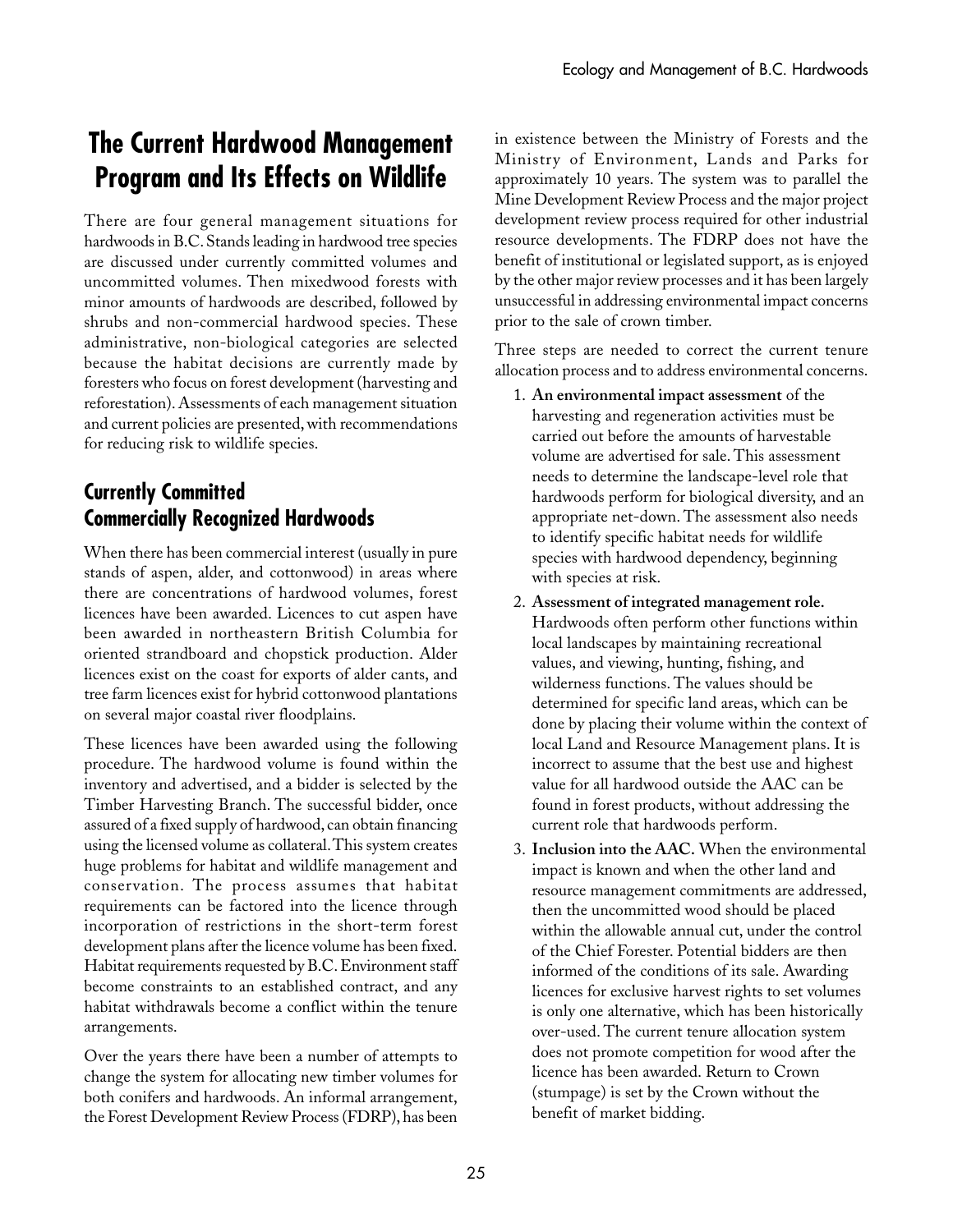Without changes, current hardwood management puts hardwood-dependent wildlife species at high risk. A renaissance in thinking and a change in attitudes will be necessary to shift away from the narrow view that forestry is crop-tree focused.

### **Uncommitted Hardwoods with Commercial Potential**

Some of these areas have already been harvested and alienated within current tenure arrangements without adequate assessment of the consequences to biological diversity and to species at risk. These areas would benefit from wildlife monitoring and research to determine what the cumulative effects of these licences are and whether changes in current practices and ecosystem restoration measures are needed.

Enns et al. (1993) estimated that the rate of harvest of hardwoods will likely continue to increase annually at the current rate of 10%. There are 207 million  $m<sup>3</sup>$  of mature hardwood currently shown in the forest inventory. This wood is outside the allowable annual cut (AAC) and classified as "uncommitted volume." This volume is principally in hardwood-dominated forest types.

Hardwood species are leading in seven of these "opportunity areas" and are most likely to attract commercial interest (Enns et al. 1993). It is recommended that all potential new hardwood volumes within these areas go through an environmental impact assessment and an integrated resource planning process, and then be included within the allowable annual cut prior to being offered for sale. It is also recommended that those responsible for integrated management and wildlife management be given the opportunity to approve the volume being offered to ensure that it does not conflict with current integrated management obligations at the local level.

Commercial opportunity areas:

- 1. **upland boreal aspen (Fort St. John):** Pulp Agreement 14 under negotiation. No environmental impact assessment was undertaken prior to volume being advertised.
- 2. **riparian cottonwood/balsam poplar:** Extremely high wildlife and timber values are in conflict. No environmental impact assessment has been undertaken.
- 3. **coastal cottonwood riparian:** Scott Paper has intensive hybrid poplar plantations. No environmental impact was conducted prior to licensing. Further increases in extent of intensive plantations is likely on all major coastal floodplains.
- 4. **coastal upland alders:** A licence was awarded in 1993 with volume conditional on an environmental evaluation. The silvicultural goal is to convert these areas to conifers.
- 5. **interior mixedwood with aspen dominant:** Oriented strandboard in 100 Mile House. Licence awarded prior to addressing environmental impacts.
- 6. **interior cottonwood on alluvial sites:** Although high in timber value, these areas are minor in extent and are critical areas for fish and wildlife. They also provide extremely diverse biological communities that play a critical role in maintaining species (particularly species at risk) within a much larger landscape.
- 7. **aspen clones:** These are often adjacent to grasslands and wetlands. These areas have low timber value relative to their very high biological value.

### **Non-commercially Recognized Mixedwood**

In areas lacking a current market for hardwoods, these trees are classified as non-crop trees. This is common where hardwoods are a minor component of a landscape dominated by conifers. Current forest policy requires systematic removal of these hardwoods during harvesting and regeneration, resulting in complete conversion to conifers. Policy assumes that because there is no market for these species today, similar conditions will also exist in the future. This converts diverse old-growth forests to second-growth forests lacking in hardwood and shrub habitat. The cumulative effect of this conversion policy is the steady removal of suitable wildlife habitat. This removal will result in gradual loss of wildlife species from their natural ranges. Although harvesting of these minor hardwoods may occur in the future and separation of hardwoods for sale to different mills may become standard practice in conifer-dominated forests, current operating procedures continue to attempt to simplify and convert mixedwood forests to conifer forests. This will continue to affect areas where aspen and birch occur as minor, but potentially commercial, tree species.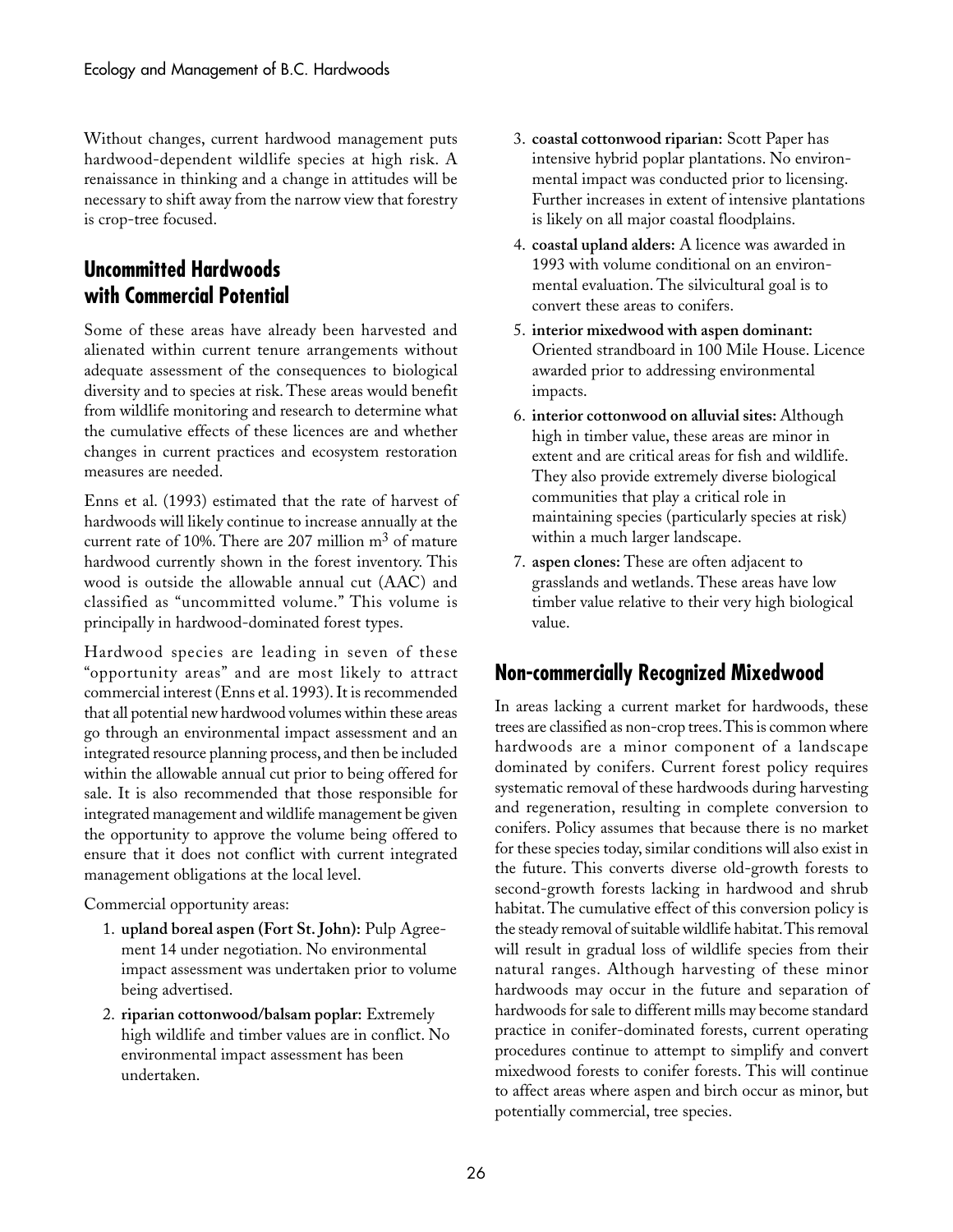Implementation of the Forest Practices Code may lower or arrest this trend by requiring maintenance of tree species diversity. However, stand-level practices will still be dependent principally on silvicultural systems and stand objectives driven traditionally by potential crop-tree silvics and current market conditions.

Large-scale herbicide spray programs currently exist to control or eliminate hardwood competition with conifer crop trees. Aspen is the principal tree species targeted for control. This is alarming, because aspen has been described as the "Cinderella species" of forestry with excellent pulping and strandboard potential, as well as serving habitat functions. It is recognized that some control of aspen is needed or else coniferous forests being harvested will naturally go through a deciduous cycle after clearcutting.

The intolerance towards hardwoods in silviculture policy is enforced by dis-incentives to forest companies who do not have free-growing conifer crops within a required time period. Forest companies carry contractual reforestation obligations and fear penalties targeting their harvest levels. The most expedient way to establish a conifer crop has become the norm throughout much of the central interior of the province. Practicing even minimal stewardship for hardwood retention in this regulatory climate is difficult. Standard operating procedures are to clearcut, remove all deciduous, mechanically prepare the site, broadcast burn, plant to conifer, and apply herbicide to eliminate hardwoods as needed. This system works well for conifer management goals, and attempts to maintain hardwood diversity have been resisted. Any alternatives to this approach require more time to prepare and may not be approved by silviculture foresters in the government. The intent of the FPC is to move away from the elimination of minor species from second-growth forests.

### **Non-commercial Brush**

Shrubs and hardwoods (such as vine maple, birch, trembling aspen, balsam poplar, willows, hazel, black cottonwood, saskatoon, huckleberry, blueberry and redosier dogwood) provide nodes of species richness and diversity when present as minor understory species. These species have the potential to take over a forest site after clearcutting and fire because they respond well to higher light levels. Current policy requires vegetation removal during harvest operation (3 m knock-down clauses) and vegetation control (brushing) to establish site dominance by conifers within a minimum time period.

There are several ways to improve the maintenance of these non-commercial species: (1) allowing some "brushy" areas to remain unharvested and undisturbed, (2) once harvested exclude some areas from vegetation control following natural regeneration (10%), (3) lengthen mandatory freegrowing windows that serve to truncate natural succession for some areas harvested, (4) decrease stocking density in areas to allow some understory shrubs to survive in secondgrowth forests, (5) harvest using silviculture systems that do not favour early-successional species through partial overstory removal and under-planting of shade-tolerant species, and (6) change existing policy that requires the inclusion of a 3 m knock-down clause in cutting permits.

Some wildlife species such as grizzly bears are recognized as having legitimate understory needs, with current policy allowing reductions in stocking standards in some wet coastal ecosystems.

# **Summaries and Recommendations**

### **Uncommitted Volumes (New Tenure Commitments)**

There is an estimate of 207 million  $m<sup>3</sup>$  of mature hardwoods identified in cottonwood, alder, maple, birch and aspen species as "uncommitted hardwood volume." There is also little understanding of how much of this volume would be required for habitat to sustain dependent wildlife species (Enns et al. 1993).

Recommendations to correct the current process for awarding hardwood tenures are:

- 1. Conduct an environmental impact assessment to determine whether harvesting can proceed without reducing ecosystem integrity. The environmental impact assessments need to be long-term and must determine the role of hardwoods within the landscape as well as the needs of wildlife species at risk. A net-down in available merchantable volume in the forest inventory is needed.
- 2. Costs for new information need to be borne by the developers, to be consistent with other Environmental Impact Assessment processes. However, if the government intends to offer hardwoods for open bidding, the assessment may need to be done prior to or as part of the obligations of any hardwood licence being offered.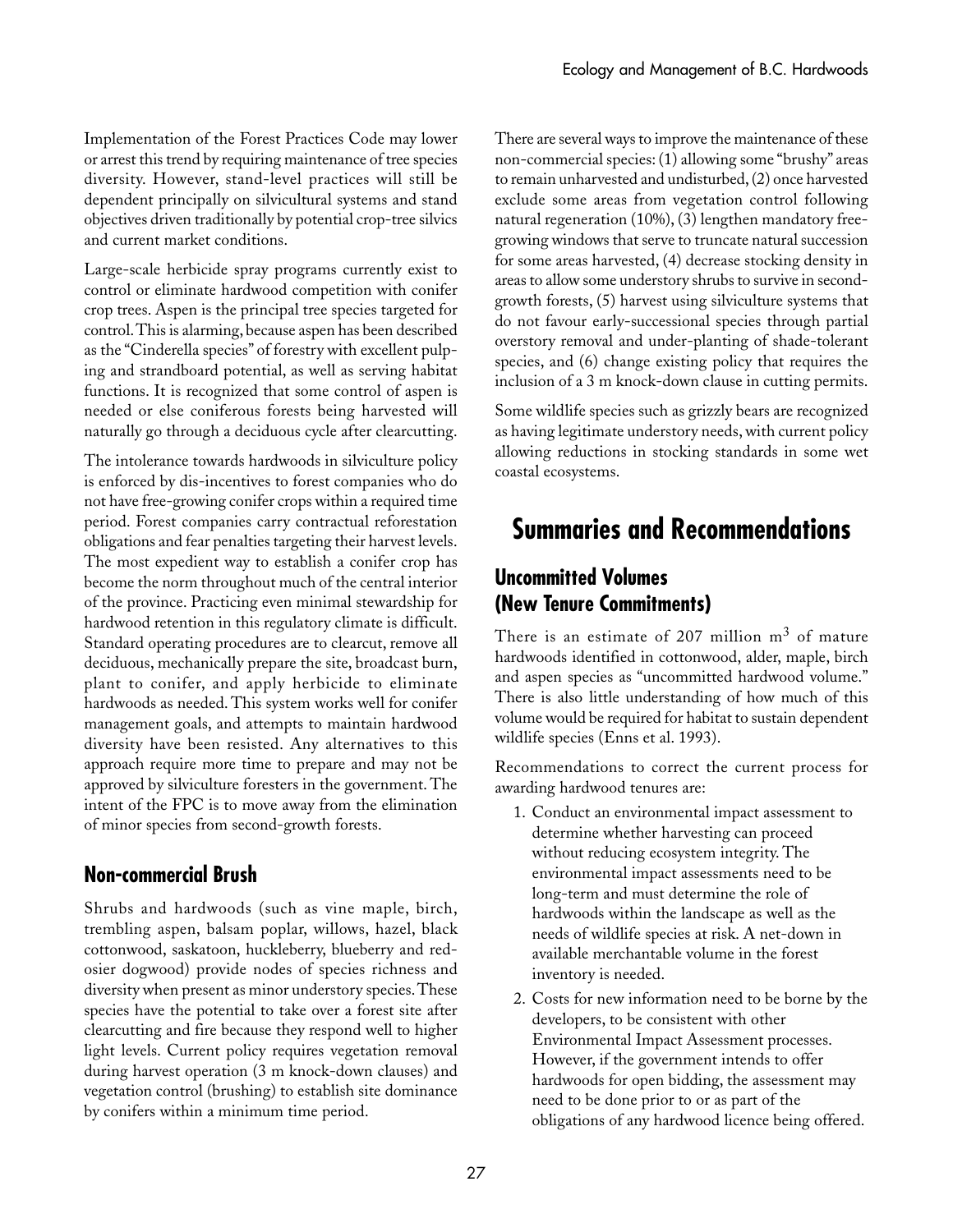- 3. Formalize the Forest Development Review Process so that it becomes equivalent to the Mine Development Review Process, with stage 1-, 2 and 3-type requirements set for information and assessment information as government works with developers. A more formal, orderly FDRP will curb the ad hoc basis that has characterized tenure developments throughout provincial forest development history. To date, there has been uneven environmental protection information, inconsistent advice to legislators, and no accountability for hardwood-dependent species.
- 4. Determine the hardwood volume available, above a conservation minimum, and place this volume into a broader integrated management context through a Land and Resource Management Planning process. Hardwood forests also serve recreation and visual functions, depending on location and existing land uses. The notion that if uncommitted volume can be found within the forest inventory and there is commercial interest, it must then be available for development is an institutionalized single use. Currently, volume sales lead the process and stewardship is not addressed, nor are other land use decisions for other resource values. Resource integration has come to mean constraints to timber harvest and production. The District Manager and local Ministry of Environment need to "approve" the hardwood quantity and conditions before these are advertised. The current practice of issuing licences without a district-level approval will continue to increase future resource conflicts.
- 5. The hardwood volume needs to be placed within the allowable annual cut under the Chief Forester, prior to further development. It should be noted that the current traditional tenure arrangements to award fixed volumes to a single licensee for extended periods is only one approach to tenures. This approach does not establish competition for the public resource and may significantly undervalue the resource and the potential for revenue to the Crown.

### **Existing Tenures and Policy Commitments**

A different approach is needed to address the harvesting and silviculture program goals within existing tenures. The most serious problem is the lack of long-range planning or a vision of the future forest beyond the view that forests are a source of timber volume. This lack of long-term vision or strategic land-based plan has plagued any efforts to predict the cumulative biological effects of stand conversion and the vigorous mandatory obligations for conifer re-establishment. The traditional emphasis from well-funded, crop-oriented forestry programs is to consider the forest as a series of isolated stands and allocate stand improvements opportunistically. The primary vision has been for maximum harvest volume and reforestation to maximize future crop yield. The importance of hardwoods as habitat is a requirement of the FPC but hardwoods must also be considered strategically prior to forest development action.

Never has there been a greater need for a long-term vision of the forest; a vision that includes the critical contribution hardwoods and hardwood-dependent species provide to achieving sustainable ecosystems that provide a yield of forest products. The Forest Renewal Plan, with significant silviculture funding, will enable significant investment in forest stands. These investments will need to be placed within a larger, long-term context of a landscape if hardwood-dependent species are to be maintained.

# **References**

- British Columbia Ministry of Environment, Lands and Parks. 1995. Amphibians, reptiles, birds and mammals not at risk in British Columbia: the Yellow List (1994) B.C. Min. Environ. Wildl. Br. Bull. B-74. 62 p.
- Enns, K.A., E.B. Peterson, and D. McLennan. 1993. Impacts of hardwood on British Columbia wildlife: problem analysis. For. Can. and B.C. Min. For., Victoria, B.C. FRDA Rep. No. 208.
- Government of British Columbia. 1993. Proposed Forest Practices Rules for British Columbia. Queen's Printer. 128 p.
- Keisker, D.G. 1987. Nest-tree selection by primary cavity-nesting birds in south Central British Columbia. B.C. Min. Environ. Wildl. Rep. R-13. 67 p.